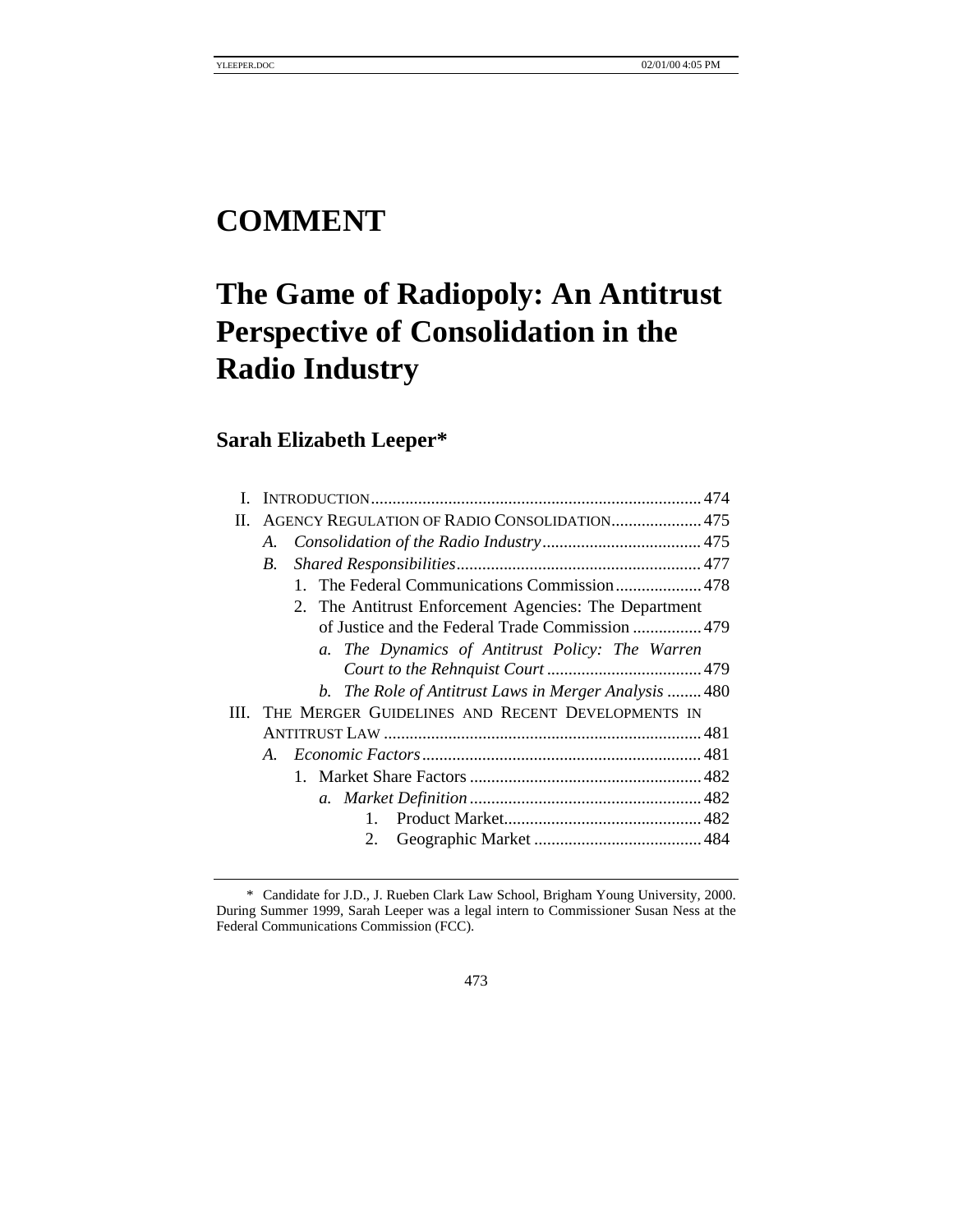|     | 2. Nonmarket Factors in Merger Analysis  485               |  |
|-----|------------------------------------------------------------|--|
|     |                                                            |  |
|     |                                                            |  |
|     |                                                            |  |
|     |                                                            |  |
| IV. | THE IMPLICATIONS OF A CONSOLIDATED RADIO MARKET  490       |  |
|     |                                                            |  |
|     |                                                            |  |
|     |                                                            |  |
|     |                                                            |  |
|     |                                                            |  |
|     | The FCC and Future Deregulation: The One-to-a-Market<br>B. |  |
|     |                                                            |  |
|     |                                                            |  |

#### I. INTRODUCTION

The mass consolidation of the radio industry is a result of two recent developments: the enactment of the Telecommunications Act of 1996 (Telecom Act)<sup>1</sup> and the use of the 1992 Merger Guidelines<sup>2</sup> by federal antitrust enforcement agencies. This Comment explores current merger policy and its effect on the radio industry to determine whether consolidation continues to serve the public interest. The unique characteristics of radio as a scarce spectrum and forum of public expression raise concern as to whether a traditional antitrust analysis provides sufficient guidelines for regulation. Although there are numerous factors acting on the radio industry and it may be too early to determine the outcome of the current merger treatment, this Comment primarily examines the merger analysis employed by the federal antitrust enforcement agencies.

First, this Comment addresses the various roles of federal agencies in reviewing radio mergers and policy considerations underlying agency decisions. Second, this Comment examines economic and noneconomic factors of the 1992 Merger Guidelines used by the antitrust enforcement agencies. Third, this Comment discusses implications of the consolidation for the radio industry, including economic benefits and effects on diversity.

<sup>1</sup>*.* Pub. L. No. 104-104, 110 Stat. 56 (codified at scattered sections of 47 U.S.C.).

<sup>2</sup>*.* U.S. DOJ and FTC, Horizontal Merger Guidelines, 57 Fed. Reg. 41,552 (1992). The Department of Justice (DOJ) previously issued Merger Guidelines in 1968, 1982, and 1984. The DOJ revised these Guidelines in 1997.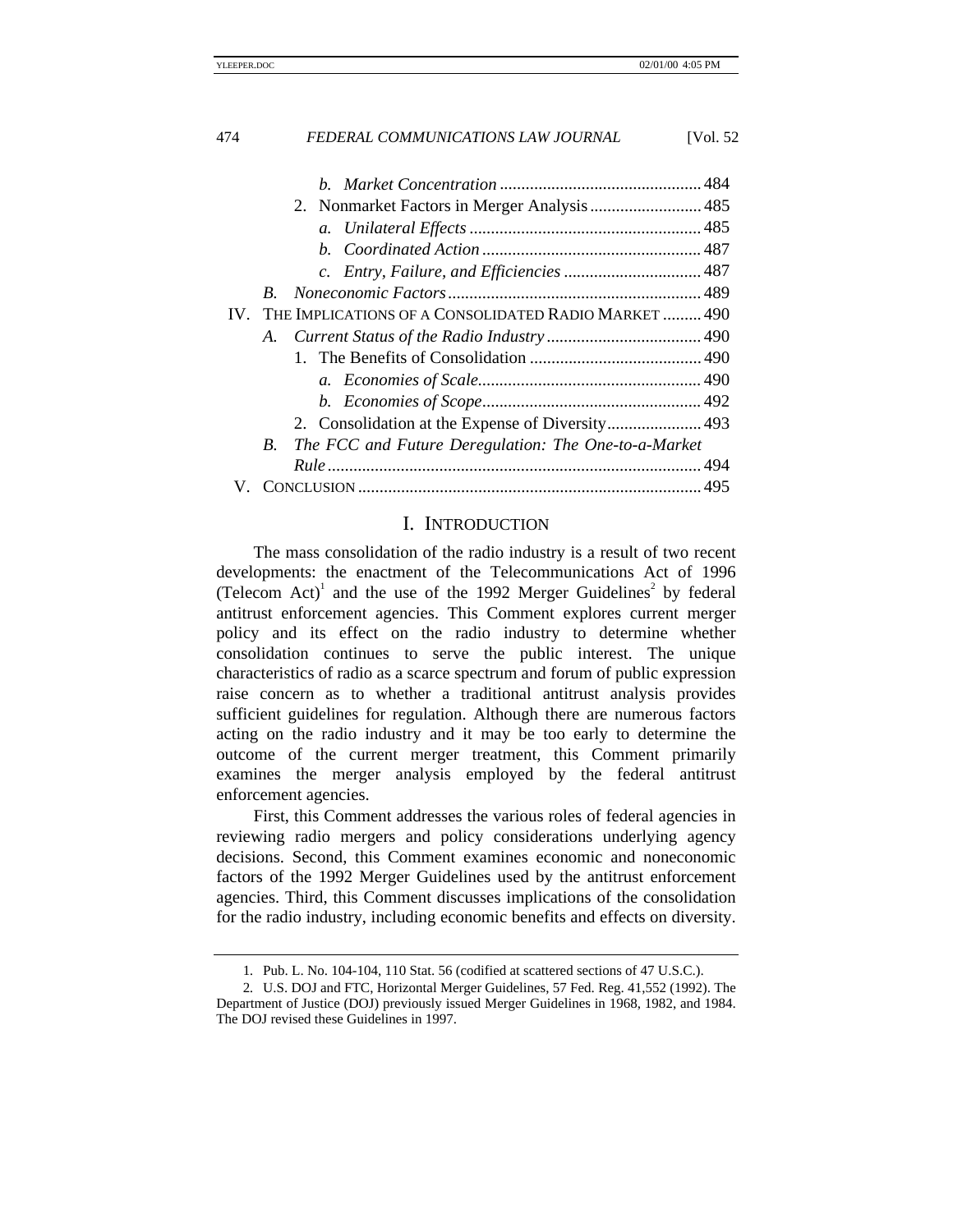Finally, in light of the fact that consolidation adversely effects the radio industry, this Comment notes forthcoming deregulation in the radio industry.

Amidst the record-breaking wave of mergers that has taken place during the Clinton administration, federal agencies have been faced with the task of reviewing a staggering number of proposed mergers.<sup>3</sup> The underlying movement pushing deregulation forward is well expressed by Vice President Gore's statement regarding mergers in the communication industry:

"Competition is always better than monopoly. But monopoly power must never be confused with competition. Two enemies of competition are monopoly power and unwise government regulation. We must remember, after all, that the goal we seek is real competition. Not the illusion of competition; not the distant prospect of competition."

In this line of thinking, Congress made a major overhaul of the regulation of the telecommunications market and the Telecom Act became law on February 8, 1996.<sup>5</sup> The Telecom Act's most significant effects in mass media occurred in the radio industry with the elimination of nationwide ownership restrictions and the liberalization of local ownership caps under sections  $202(a)$  and  $202(b)(1)$ .<sup>6</sup>

### II. AGENCY REGULATION OF RADIO CONSOLIDATION

#### *A. Consolidation of the Radio Industry*

Beginning in 1985, the Federal Communications Commission (FCC) relaxed radio ownership limits to increase competition and diversity in the radio industry.<sup>7</sup> These effects have been even more dramatic with the

<sup>3.</sup> The DOJ was notified of 2816 proposed mergers in fiscal year 1995, compared to 1846 proposed mergers in fiscal year 1993. *See* DOJ, *Opening Markets and Protecting Competition for America's Businesses and Consumers: Goals and Achievements of the Antitrust Division*, 1996 WL 149352, \*20 (1996).

<sup>4</sup>*. Antitrust Issue in Telecommunications Legislation: Hearing on S. 652 Before the Subcomm. on Antitrust, Business Rights, and Competition of the Senate Comm. on the Judiciary*, 104th Cong. 22 (1995) (prepared statement of Anne K. Bingaman, Assistant Attorney General, Antitrust Division, Department of Justice, quoting Al Gore at the Federal-State-Local Telecommunications Summit).

<sup>5.</sup> *See* Telecommunications Act of 1996, Pub. L. No. 104-104, 110 Stat. 56 (codified at scattered sections of 47 U.S.C.).

<sup>6.</sup> *See* Matter of Implementation of Sections 202(a) and 202(b)(1) of the Telecomms. Act of 1996, *Order*, 11 F.C.C.R. 12,368, paras. 1-3, 2 Comm. Reg. (P & F) 376 (1996); Telecommunications Act of 1996, Pub. L. No. 104-104 sec. 202(a), *modifying*, 47 C.F.R. § 73.3555 (1996).

<sup>7</sup>*. See* Revision of Radio Rules and Policies, *Report and Order (Proceeding Terminated)*, 7 F.C.C.R. 2755, para. 3, 70 Rad. Reg.2d (P & F) 903 (1992) [hereinafter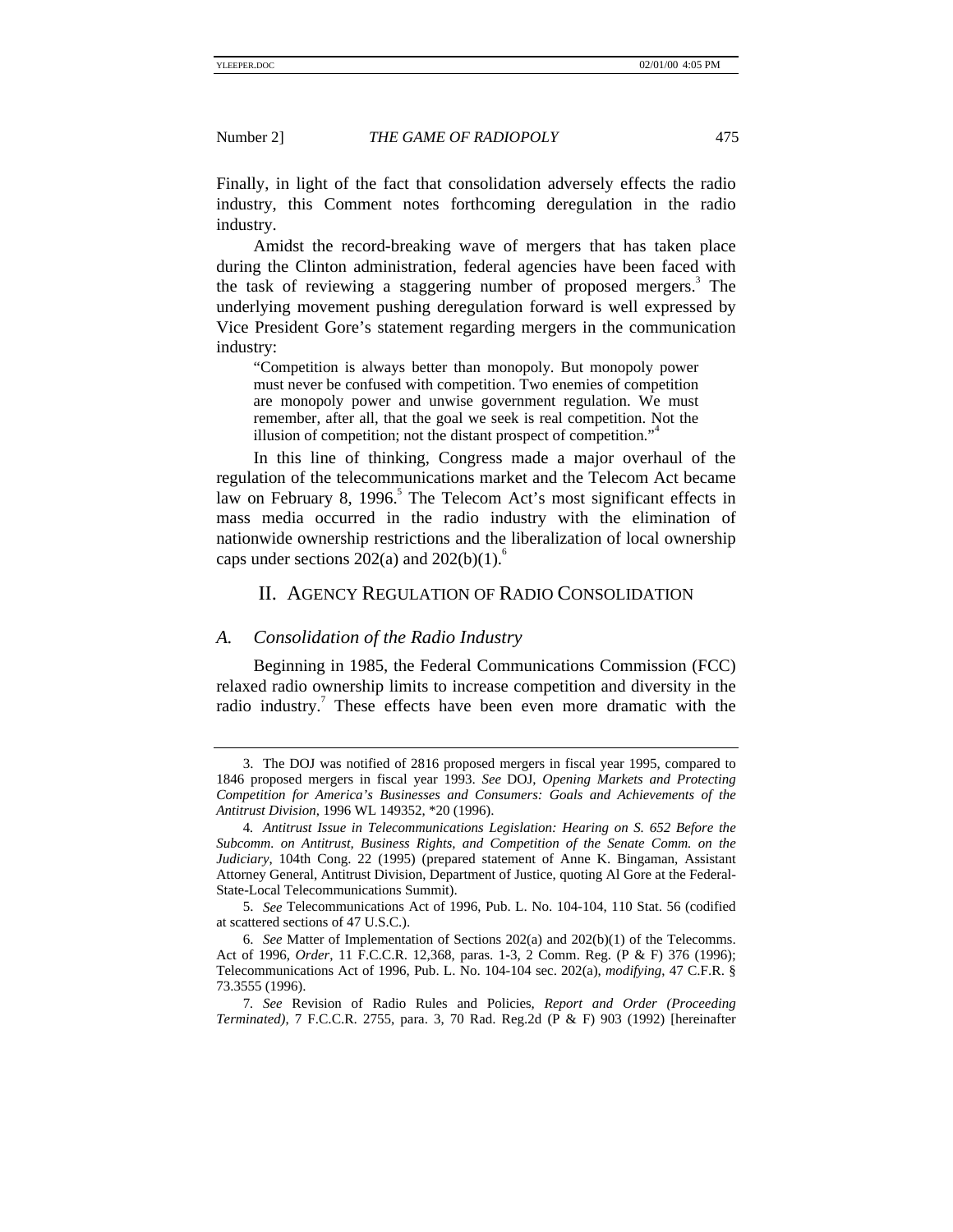Telecom Act,<sup>8</sup> where the radio industry has experienced tremendous consolidation and the number of radio station owners has dropped significantly. The number of radio station owners has declined 11.7%; whereas the number of radio outlets has dropped  $2.5\%$ . The decline in radio station owners is the result of a vast amount of trading.<sup>10</sup> In 1996 alone, 2066 radio station transactions were made, comprising about 20% of the total number of stations.<sup>11</sup> In 1996, \$2.84 billion were spent in radio transactions and in 1997 another \$2.46 billion were spent.<sup>12</sup> Although 1998 radio transactions have decreased, they continue to represent a healthy revenue of roughly \$1.6 billion, a slight decrease from dollars spent in 1996 and 1997.<sup>13</sup>

Three years after the Telecom Act, industry participants expect that the radio consolidation boom will shortly come to an end.<sup>14</sup> Others project that if consolidation continues it will involve mostly smaller markets.<sup>15</sup> In

9. *See* Bill McConnell, *FCC Moving, Cautiously, on Ownership*, BRDCST. & CABLE*,* Nov. 16, 1998, at 27.

10. *See* 1998 Biennial Regulatory Review—Review of the Comm'n's Brdcst. Ownership Rules and Other Rules Adopted Pursuant to Section 202 of the Telecomms. Act of 1996, *Notice of Inquiry*, 13 F.C.C.R. 11,276 (1998).

11*. See id.* at para. 2.

12. *See* Sara Brown, *Living Large in 1997: TV, Radio Post Records for Multiples, Broker Involvement*, BRDCST. & CABLE, Feb. 2, 1998, at 34.

13. *See* Elizabeth A. Rathbun, *Going, Going, Gone . . . Slowdown in Radio Consolidation Offset by Broadcasting Megadeals*, BRDCST. & CABLE*,* Feb. 15, 1999, at 33.

14. *See id.* (quoting Brian Cobb of Media Venture Partners).

15. *See* Angela Y. Hardin, *Two Local Radio Vets May Team up*, CRAIN'S CLEVELAND BUS., Sept. 7, 1998, at 2.

*Policies Report and Order*]; Amendment of Section 73.3555, *Report and Order*, 100 F.C.C.2d 17, para. 22, 56 Rad. Reg.2d (P & F) 859 (1984). The 1985 Ownership Rules relaxed the old ownership rules and the Duopoly Rule to allow an individual to own up to 12 AM stations and 12 FM stations in a single market. *See Policies Report and Order*, 7 F.C.C.R. 2755, para. 36-37, 70 Rad. Reg.2d (P & F) 903; Revision of Radio Rules and Policies, *Memorandum Opinion and Order and Further Notice of Proposed Rule Making*, 71 Rad. Reg.2d (P & F) 227 (1992), *partial reconsideration,* 76 Rad. Reg.2d (P & F) 698 (1994) (loosening ownership rules in 1992 and again in 1994 to 20 AM stations and 20 FM stations).

<sup>8</sup>*. See* Implementation of Sections 202(a) and 202(b)(1), *Order*, 11 F.C.C.R. 12,368, paras. 1-3, 2 Comm. Reg. (P & F) 376 (1996); Telecommunications Act, sec. 202(a), 110 Stat. 56, *modifying*, 47 C.F.R. § 73.3555 (1996). In response to congressional direction, the FCC revised its rules. Sections  $202(A)$  and  $202(B)(1)$  relax the ownership rules so that in a radio market with 45 or more commercial radio stations, an entity is allowed to own, operate, or control eight or less radio stations but five can not be in the same service. In a radio market with 30 to 44 commercial radio stations, an entity is allowed to own, operate, or control seven or less radio stations but not more than four in the same service. In a radio market with 14 or fewer commercial radio stations, an entity is allowed to own, operate, or control five or less, but not more than three in the same service; subject to the limitation that no entity will be allowed to own, operate, or control more than 50% of the stations in these markets. *See id.*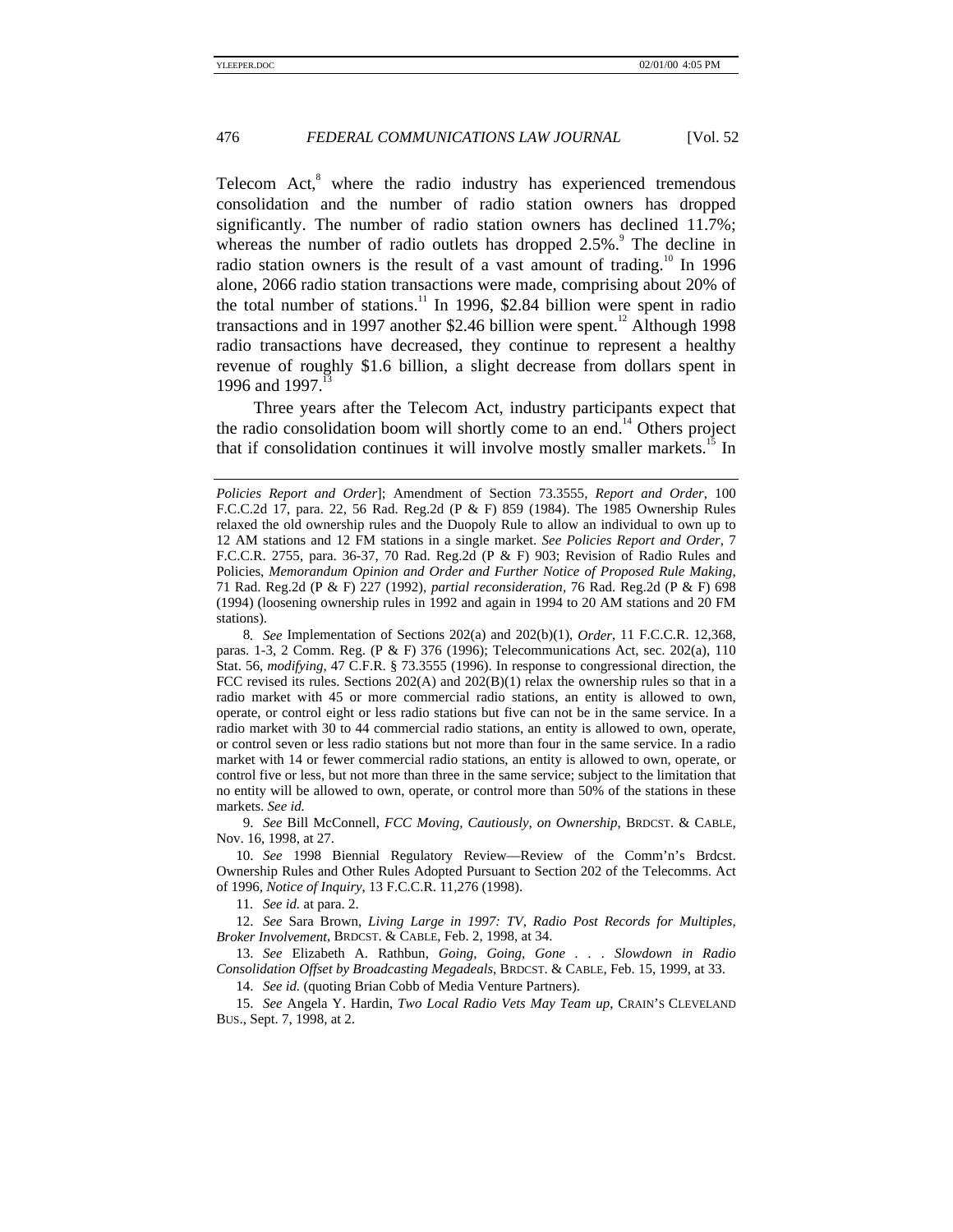1998, the market experienced an overall decrease in FM station transaction revenues; although there was a sixty-five percent increase in the sale of AM stations. Despite the slow down in radio mega mergers, the recent merger of Jacor Communications and Clear Channel Communications, a \$4.4 billion merger, was the biggest media deal of 1998.<sup>16</sup>

#### *B. Shared Responsibilities*

Since nearly its inception, the FCC has been charged with regulating radio in the "public convenience, interest, or necessity."<sup>17</sup> "Public interest" has been interpreted to mean promoting competition and diversity.<sup>18</sup> Further, the FCC has a special duty to protect localism and diversity against undue economic concentration in small communities.<sup>19</sup> Under the Clayton Act of the antitrust laws, the federal government has jurisdiction to challenge mergers that may substantially lessen competition.<sup>20</sup> Title II of the Hart-Scott-Rodino Act grants federal antitrust enforcement agencies investigative authority.<sup>21</sup> The sale of a radio station often requires antitrust clearance from the FCC, the Department of Justice (DOJ), and the Federal Trade Commission (FTC).

The FCC's approval is merely permissive and does not compel the parties to complete a merger. $^{22}$  The grant of a proposed merger application does not prejudice the approval necessary from any other agency. Section  $601(b)(1)$  of the Telecom Act expressly indicates that it will in no way modify, impair, or supersede current antitrust laws.<sup>23</sup> As stated in the Joint Explanatory Statement of a Conference Committee:

Mergers between these kinds of companies [cable companies and Bell operating companies (BOC)] should not be allowed to go through without a thorough antitrust review . . . . By returning review of

<sup>16</sup>*. See* Rathbun, *supra* note 13, at 34.

<sup>17.</sup> Communications Act of 1934, ch. 652, 48 Stat. 1064 (codified as amended at scattered sections 47 U.S.C.); *see* Red Lion Brdcst. Co. v. FCC*,* 395 U.S. 367, 383 (1969) (concluding that serving the public interest demands presenting diverse and controversial points of view); National Brdcst. Co. v. United States, 319 U.S. 190, 226 (1943) (concluding that government licensing did not violate the First Amendment because "radio inherently is not available to all").

<sup>18</sup>*. See Policies Report and Order*, 7 F.C.C.R. 2755, paras. 22-23, 70 Rad. Reg.2d (P & F) 903.

<sup>19.</sup> *See* 47 CFR 73.3555 (1998).

<sup>20.</sup> *See* 15 U.S.C. § 18 (Supp. II 1996). Section 7 of the Clayton Act was enacted in 1914.

<sup>21.</sup> *See id.*

<sup>22</sup>*. See, e.g.*, Application of WWOR-TV, Inc. for Transfer of Control of Station WWOR-TV, Channel 9 Secaucus, N.J., *Memorandum Opinion and Order*, 6 F.C.C.R. 193, para. 26, 68 Rad. Reg. (P & F) 1282 (1990).

<sup>23.</sup> *See* 47 U.S.C. § 601(b)(1) (1996).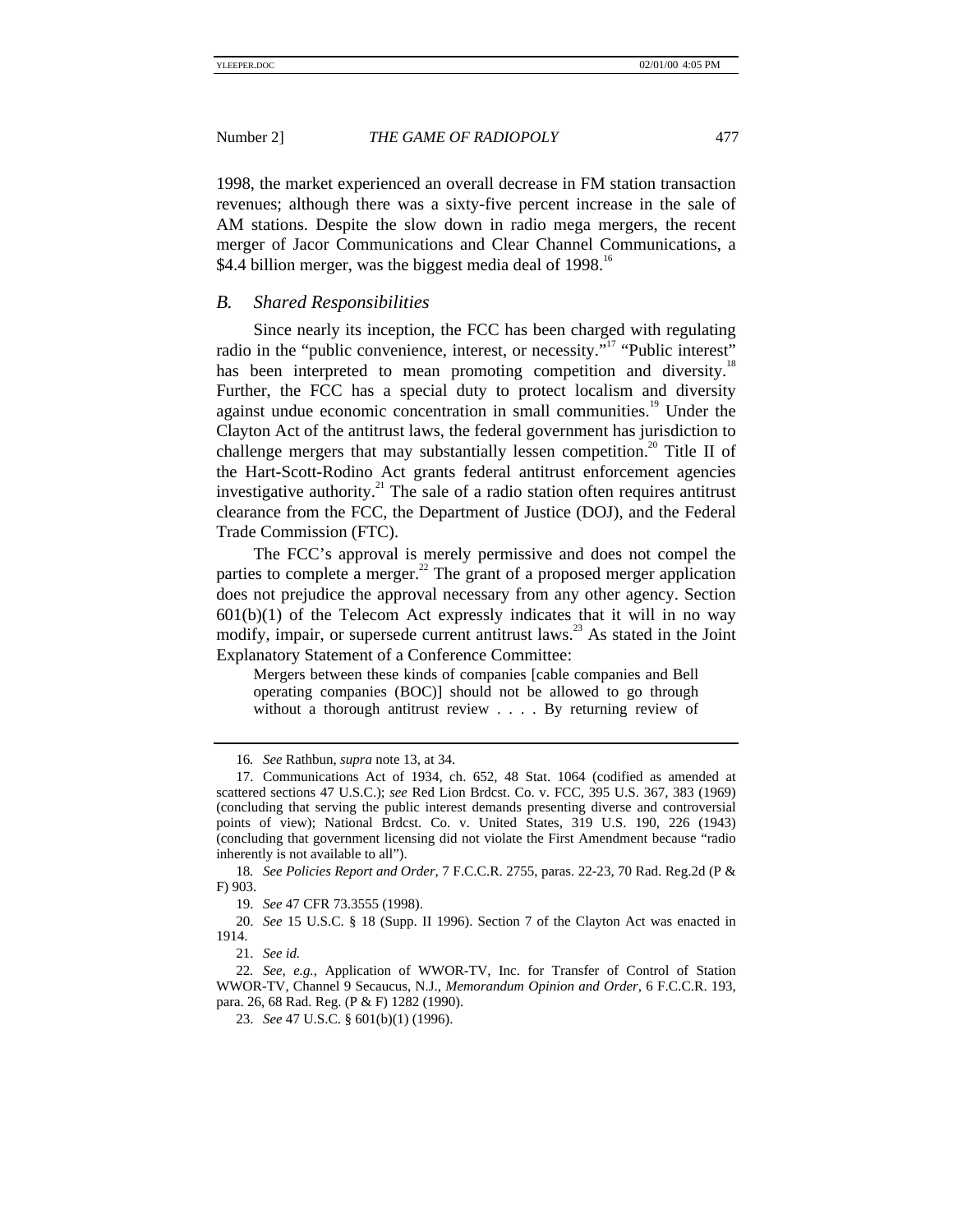mergers in a competitive industry to the DOJ, this repeal would be consistent with one of the underlying themes of the bill—to get both agencies back to their proper roles and to end government by consent decree. . . . The repeal would not effect the [FCC]'s ability to conduct any review of a merger for Communications Act purposes, e.g., transfer of licenses. Rather, it would simply end the [FCC]'s ability to confer antitrust immunity.

The FCC and federal antitrust enforcement agencies wear complementary hats. The DOJ and the FTC analyze media transactions under section 7 of the Clayton Act to ensure that a merger is procompetitive and challenges those which "may substantially lessen competition." 25 The FCC ensures that a transaction meets the public interest standard by promoting competition and diversity. Although antitrust enforcement agencies primarily address economic factors, these agencies also consider noneconomic factors.

#### 1. The Federal Communications Commission

The FCC satisfies its charge of ensuring competition and promoting diversity by allowing the marketplace to be its guide, only intervening when there is a failure in the marketplace.<sup>26</sup> The FCC regulation of the marketplace consists of structural and behavioral regulation.<sup>27</sup> The FCC, in justifying its position that the market should dictate radio prices, provided three reasons for determining that the market is the best means of producing diversity in entertainment formats.<sup>28</sup> First, competition among broadcasters had produced a "bewildering array of diversity"<sup>29</sup> in entertainment formats. Second, the market will provide the most accurate indicator of listener's desires for diversity. Finally, the market responds

<sup>24.</sup> H.R. CONF. REP. NO. 104-458, at 201 (1996).

<sup>25. 15</sup> U.S.C. § 18 (1994); *see also* 15 U.S.C. § 45 (Supp. I 1995). The FTC has exclusive authority to investigate and condemn unfair methods of competition under the Federal Trade Commission Act.

<sup>26.</sup> *See* Daniel L. Brenner, *Ownership and Content Regulation in Merging and Emerging Media*, 45 DEPAUL L. REV. 1009, 1031-33 (1996).

<sup>27</sup>*. See id.* at 1013-18.

<sup>28</sup>*. See* Application of RKO General, Inc*.* to GTH-101, Inc., *Decision*, 1 F.C.C.R. 1081, 61 Rad. Reg.2d (P & F) 1069 (1986), *clarified and stay denied*, 2 F.C.C.R. 113, (1987); *see also* Amendment of Section 73.3597 of the Commission's Rules (Applications for Voluntary Assignments or Transfers of Control), 52 Rad. Reg.2d (P & F) 1081, para. 23 (1982), *reconsidered in part*, 99 F.C.C.2d 971, 57 Rad. Reg.2d (P & F) 1149 (1985) (finding that "the public interest is usually best served by allowing station sales transactions to be regulated by marketplace forces").

<sup>29</sup>*.* FCC v. WNCN Listeners Guild, 450 U.S. 582, 590 (1981) (citing Development of Policy Regarding Changes in the Entertainment Formats of Brdcst. Stations*,* 60 F.C.C.2d 858, para. 16, 37 Rad. Reg.2d (P & F) 1679 (1976); *reconsideration denied*, 66 F.C.C.2d 78, 41 Rad. Reg.2d (P & F) 543 (1977)).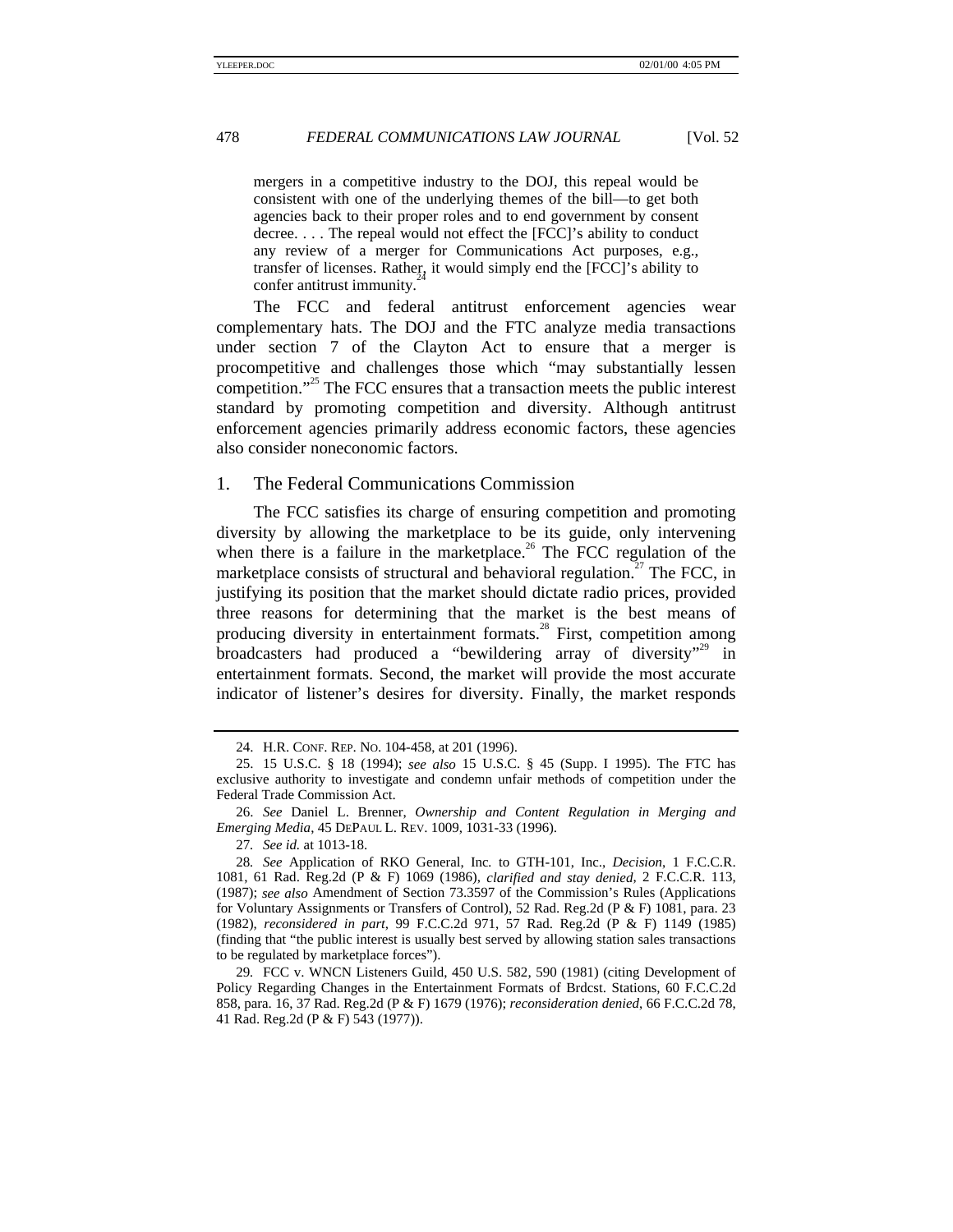more quickly to accommodate for changing public tastes.<sup>30</sup> Although the FCC takes a different approach than antitrust enforcement agencies, end results are remarkably similar.<sup>31</sup>

2. The Antitrust Enforcement Agencies: The Department of Justice and the Federal Trade Commission

# *a. The Dynamics of Antitrust Policy: The Warren Court to the Rehnquist Court*

The policy underlying antitrust law has historically been connected with social policy.<sup>32</sup> The enactment of the Clayton Act in 1949 was largely in response to the fear of antidemocratic political pressures during the post-Nazi period. The Warren Court sought to implement congressional intent to protect small businesses and preserve democratic institutions.<sup>33</sup> These decisions favored small entrepreneurs and protected their access to the market.<sup>34</sup>

A marked shift occurred during the Burger Court when the Supreme Court adopted a purely economic analysis, originating from the Chicago school of thought.<sup>35</sup> This primarily economic approach was adopted by federal antitrust enforcement agencies during the Reagan administration to foster economic efficiency from the viewpoint of the consumer.<sup>36</sup> During this time period, both the DOJ and the FTC evidenced a remarkable unwillingness to challenge prospective mergers, especially compared to previous administrations. $37$  The introduction of three sets of guidelines addressing horizontal mergers within a period of three years represents the dynamic nature of antitrust law during the Reagan administration.<sup>38</sup>

<sup>30</sup>*. See id.*

<sup>31</sup>*. See* Competitive Impact Statement at n.1, United States v. American Radio Sys. Corp., No. Civ.A 1-97CV00405, July 25, 1997 (the FCC analysis is based on overlapping principal community contours).

<sup>32.</sup> *See* Thomas G. Krattenmaker, *The Telecommunications Act of 1996*, 29 CONN. L. REV. 123, 167 (1996).

<sup>33</sup>*. See, e.g.*, Brown Shoe Co. v. United States*,* 370 U.S. 294, 344 (1962); United States v. Von's Grocery Co., 384 U.S. 270, 274-75 (1966).

<sup>34.</sup> *See* E. THOMAS SULLIVAN & HERBERT HOVENKAMP, ANTITRUST LAW, POLICY AND PROCEDURE 2 (3d ed. 1994).

<sup>35.</sup> *See id.* at 5 (explaining that the central concern of the Chicago school of thought is economic efficiency, and in response to antitrust economists and lawyers, the courts adopted an exclusively economic approach to antitrust law).

<sup>36.</sup> *See* Thomas J. Campbell, *The Antitrust Record of the First Reagan Administration*, 64 TEX. L. REV. 353, 353 (1985).

<sup>37</sup>*. See id.* at 362.

<sup>38</sup>*. See id.* at 366. The three guidelines include: the 1982 DOJ Merger Guidelines, 47 Fed. Reg. 28,493 (1982); the 1982 FTC Policy Statement Regarding Horizontal Mergers, 2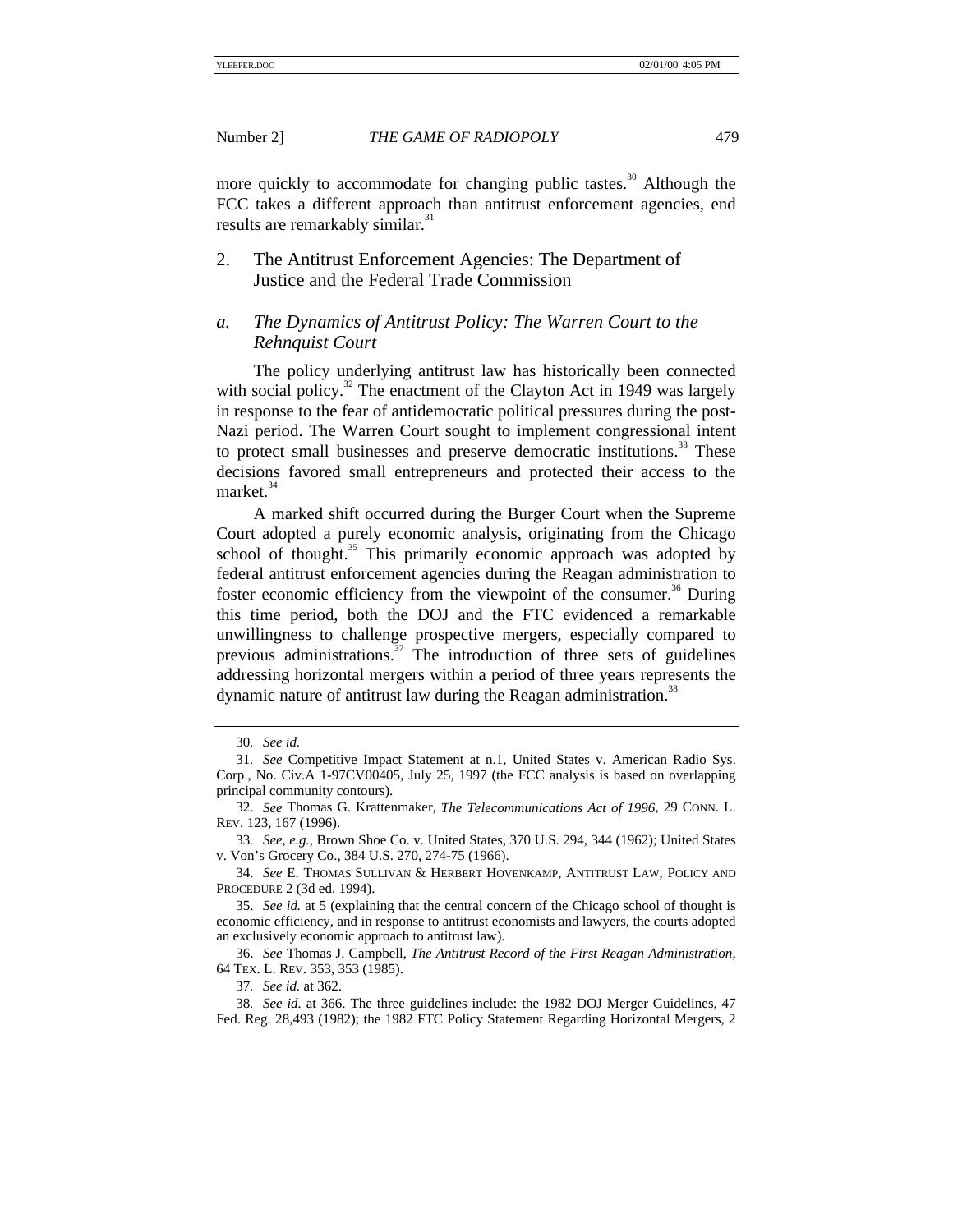#### *b. The Role of Antitrust Laws in Merger Analysis*

Prior to the enactment of the Telecom Act, the FCC's restrictions were far more limiting than those imposed by the antitrust laws. As a result, the radio industry posed very few concerns to antitrust enforcement agencies. However, with the relaxation of radio ownership rules both the DOJ and the FTC play an increasingly active role in the outcome of media mergers. Using the 1992 Merger Guidelines<sup>39</sup> as a vehicle to prevent anticompetitive mergers, the DOJ and FTC consider primarily economic factors, although noneconomic factors sometimes impact the agencies' decision. The DOJ and FTC have authority to bring a civil action for preliminary or permanent injunctive relief and make a settlement or consent decree, including divestiture.<sup>40</sup>

Antitrust enforcement agencies premise their actions on the idea that "most mergers and other business alliances foster efficiency and thus bring increased benefits to consumers and businesses." 41 The sheer number of Hart-Scott-Rodino filings in 1996—a premerger notification requirement for transactions meeting a threshold amount—illustrates the increasing importance of antitrust enforcement agency regulation. In 1996, the DOJ looked at fifty cases and brought five out of 150 Hart-Scott-Rodino filings.<sup>42</sup> According to Robert Pitofsky, Chairman of the FTC, reportable mergers in 1996 alone have increased by roughly one hundred percent.<sup>43</sup>

As the number of mergers requiring agency review increases, the antitrust enforcement agencies play a crucial role in regulating the radio industry. However, the delineation of the agencies' duties is increasingly blurred and complex and it is unclear who will account for the changes that are occurring in the radio industry. Although the antitrust enforcement agencies share authority to investigate and challenge transactions that lead to unfair and anticompetitive behavior, $44$  it is unclear whether they alone provide sufficient regulation. In order to answer the question of whether

42. *See* Joel Klein, *Roundtable Conference with Enforcement Officials*, 65 ANTITRUST L.J. 929, 935 (1997) [hereinafter *Roundtable Conference*].

43. *See id.* at 932 (statement of James R. Loftis).

44. *See* Judy Whalley, *The Merger Review Process: A Step-by-Step Guide to Federal Merger Review*, 1995 A.B.A. SEC. ANTITRUST L. REP. 20-46.

Trade Reg. Rep. (CCH) para. 4,516 (June 14, 1982); and the 1984 Justice Department Merger Guidelines, 49 Fed. Reg. 26,823 (1985). *See id.*

<sup>39.</sup> U.S. DOJ and FTC, Horizontal Merger Guidelines, 57 Fed. Reg. 41,552, § 1.51(a) (1992).

<sup>40.</sup> Federal antitrust enforcement agencies have authority to bring a civil action under section 15 of the Clayton Act, 15 U.S.C. §§ 21(b), 25, 45(b), 53(b) (1994).

<sup>41</sup>*. The Antitrust Enforcement Agencies: Hearing Before the House Comm. on the Judiciary*, 105th Cong. 9 (1997) (statement of Hon. Joel Klein, Acting Assistant Attorney General, Antitrust Division, DOJ).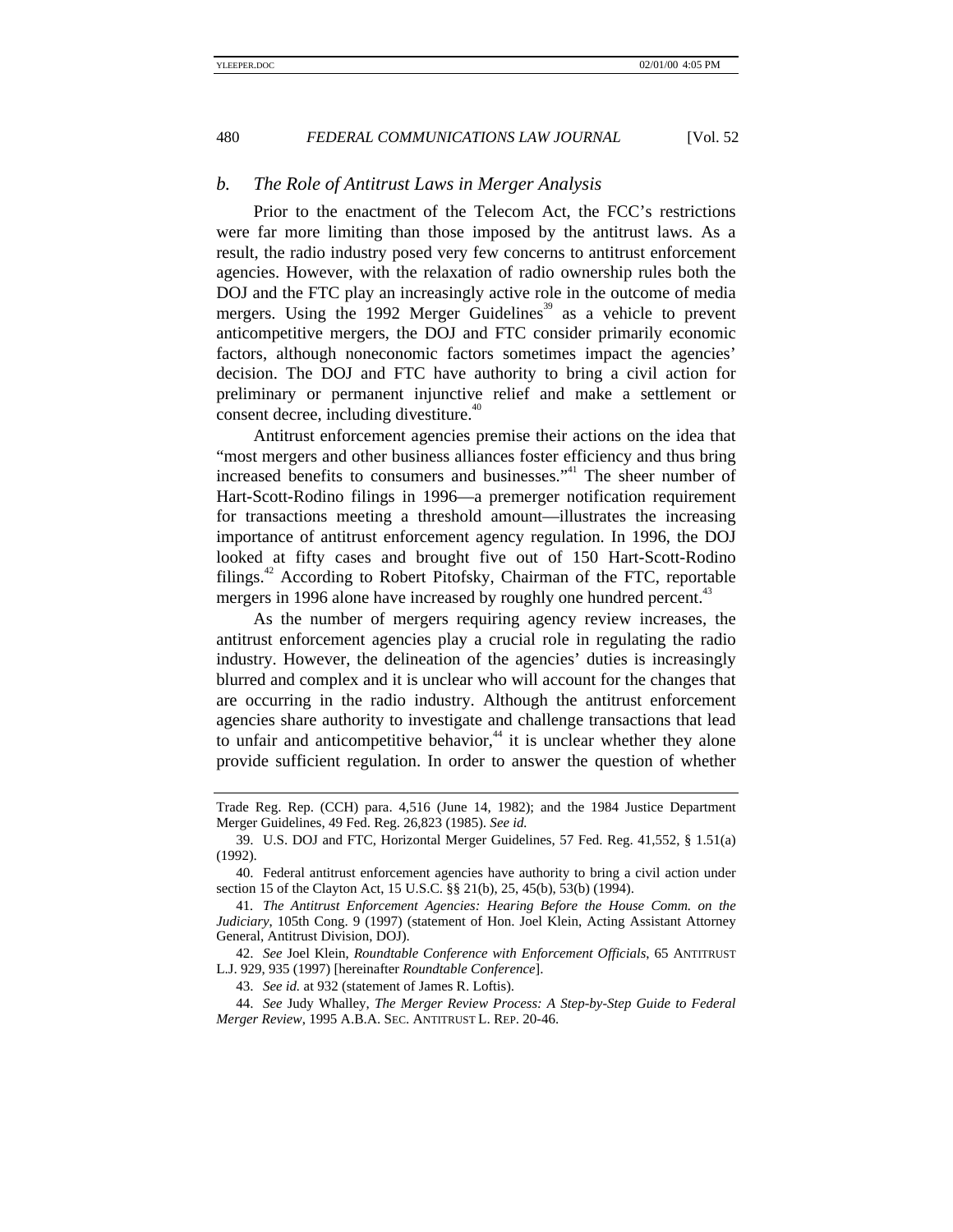current agency review is adequate, it is necessary to examine current merger policy used in agency regulation.

# III. THE MERGER GUIDELINES AND RECENT DEVELOPMENTS IN ANTITRUST LAW

The current merger policy is well defined by the Revised 1992 Horizontal Merger Guidelines (1997 Merger Guidelines).<sup>45</sup> The 1997 Merger Guidelines, established by the DOJ and the FTC, are premised on the idea that "efficiencies generated through merger can enhance the merged firm's ability and incentive to compete, which may result in lower prices, improved quality, enhanced service, or new products."<sup>46</sup> The federal antitrust enforcement agencies' primary role—to assess the impact of proposed mergers—is accomplished by a variety of investigatory activities, such as interviewing members of local businesses and advertisers.<sup>47</sup> The federal antitrust regulatory agencies use the 1992 Merger Guidelines as a framework for analysis and a court challenging an agency decision is by no means bound by the 1992 Merger Guidelines.<sup>48</sup> Nonetheless, an overview of the 1997 and 1992 Merger Guidelines and their application to the radio industry is useful to discuss one of the implications of consolidation in the radio industry. For clarity, the following discussion on factors of merger analysis is divided into two major parts, economic factors and noneconomic factors.

#### *A. Economic Factors*

The Guidelines<sup>49</sup> enumerate market share and nonmarket share factors that they will consider: market concentration, market conditions, the acquiring firm's entry advantage, market share of the acquired firm, and efficiencies.<sup>50</sup> An analysis of market share involves defining the market and calculating market concentration. Nonmarket share factors enumerated in the Guidelines address the potential adverse competitive effects of a merger.<sup>51</sup> These factors include the lessening of competition through

<sup>45</sup>*. See* U.S. DOJ and FTC, Horizontal Merger Guidelines, 57 Fed. Reg. 41,552 (1992).

<sup>46.</sup> *See id.* § 4. The agencies issued the 1997 Revisions to the Horizontal Merger Guidelines, which are substantially similar to the 1992 version. *See id.* § 4.0.

<sup>47.</sup> The "federal antitrust enforcement agencies" hereinafter will denote the DOJ and the FTC. Because of the similarity in roles played by the DOJ and FTC, this Comment does not attempt to distinguish or compare the regulation of these two agencies.

<sup>48.</sup> *See* U.S. DOJ and FTC, Horizontal Merger Guidelines, 57 Fed. Reg. 41,552 (1992).

<sup>49.</sup> This refers to both the 1992 and 1997 Merger Guidelines.

<sup>50.</sup> *See* WILLIAM C. HOLMES, ANTITRUST LAW HANDBOOK § 5.04[3] (1998).

<sup>51</sup>*. See* United States v. Baker Hughes, Inc., 908 F.2d 981, 991-92 (D.C. Cir. 1990) (finding that in merger analysis barriers to entry have become as important of a factor as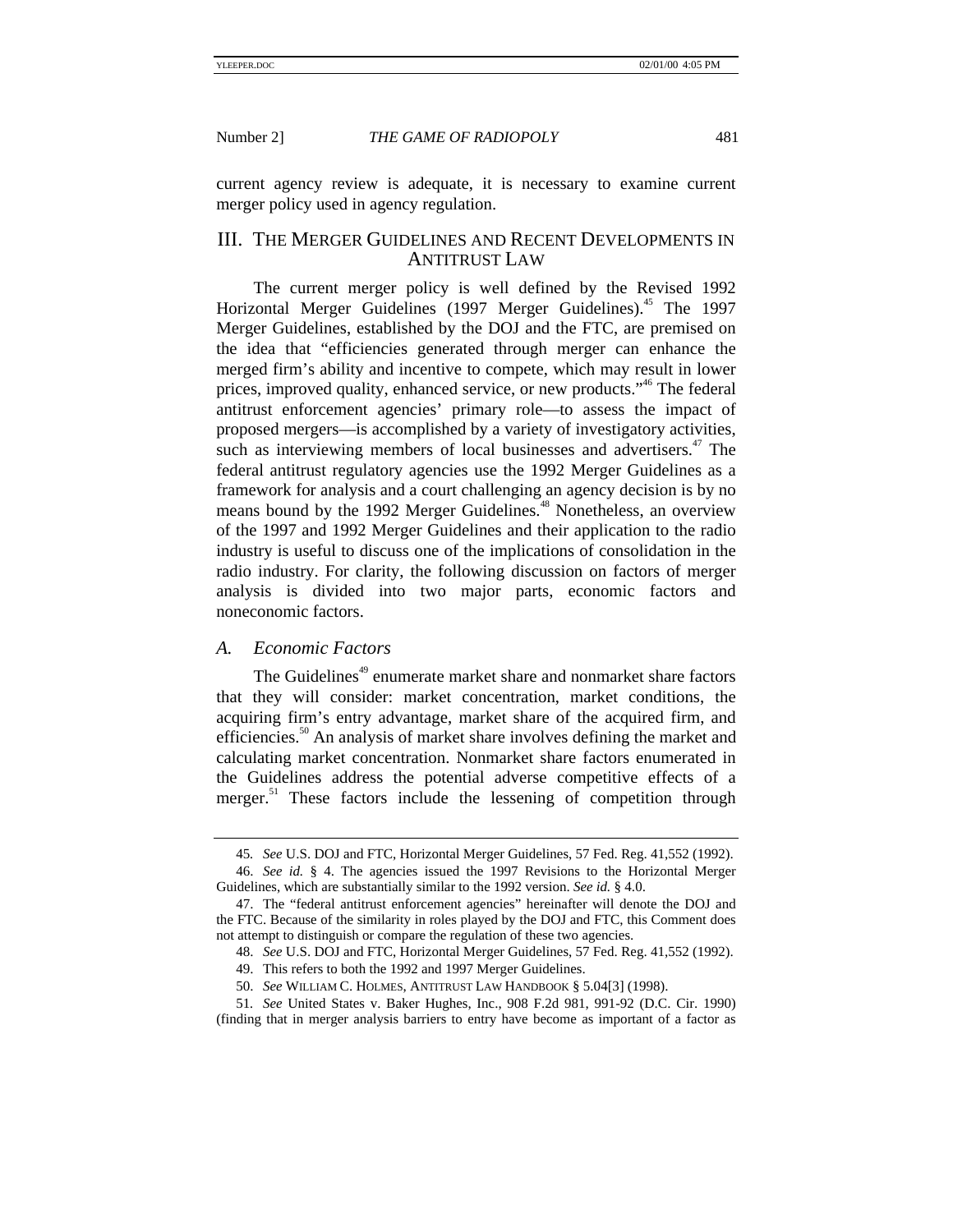unilateral effects and the lessening of competition through coordinated interaction. The 1992 Merger Guidelines also address ease of entry, efficiencies, and failures, which will subsequently be discussed.<sup>52</sup>

#### 1. Market Share Factors

#### *a. Market Definition*

The first step to analyzing the competitive impact of a proposed merger is to define the market, which will then be used to determine the concentration within the market. In the radio industry, defining the relevant market for purposes of the postmerger market concentration has been controversial.<sup>53</sup> In 1996, an attorney with Foley & Lardner correctly predicted that the key issues of merger analysis would turn on the definitions of markets.<sup>54</sup> Members of the radio industry continue to debate the definition of a market for purposes of federal antitrust regulation. In fact, some industry participants posit that the future of regulation may turn on definitional issues of product market and geographic market.

# 1. Product Market

Thus far, the DOJ has maintained that radio is a single product market, despite arguments from the industry that the product market should be expanded to include other forms of media.<sup>55</sup> Since the market is used to define concentration, expanding a market to include other forms of medium would allow an individual to own more radio stations within a market before concentration levels would trigger the antitrust laws. Members of the industry argue that the market definition should be expanded since radio makes up only seven percent of the total advertising  $\delta$  dollars spent.<sup>56</sup> In addition, radio is one among several forms of media that are demographic specific (i.e. TV, cable, newspaper, newspaper inserts,

market concentration); *cf.* United States v. Philadelphia Nat'l Bank*,* 374 U.S. 321 (1963) (finding that market concentration alone in merger analysis is presumptive of illegality).

<sup>52</sup>*. See* U.S. DOJ and FTC, Horizontal Merger Guidelines, 57 Fed. Reg. 41,552, §§ 3.0–5.0 (1992).

<sup>53</sup>*. See* Revision of Radio Rules and Policies, *Order*, 9 F.C.C.R. 5262 (1994) (distinguishing between radio programming production markets and radio programming distribution markets).

<sup>54</sup>*. See* Robert A. Burka, *New Radio Limits Raise Antitrust Concerns*, BRDCST. & CABLE, Apr. 29, 1996, at 23 (asserting that market definition would turn on whether a market would be defined by Arbitron measurements of listenership or ratings).

<sup>55.</sup> *See* Joel Klein, DOJ Analysis of Radio Mergers, Address at ANA Hotel (Feb. 19, 1997), *available at* 1997 WL 70922.

<sup>56</sup>*. See* United States v. Jacor Comm., Inc., 61 Fed. Reg. 67,345 (DOJ 1996) (commenting on proposed final judgment).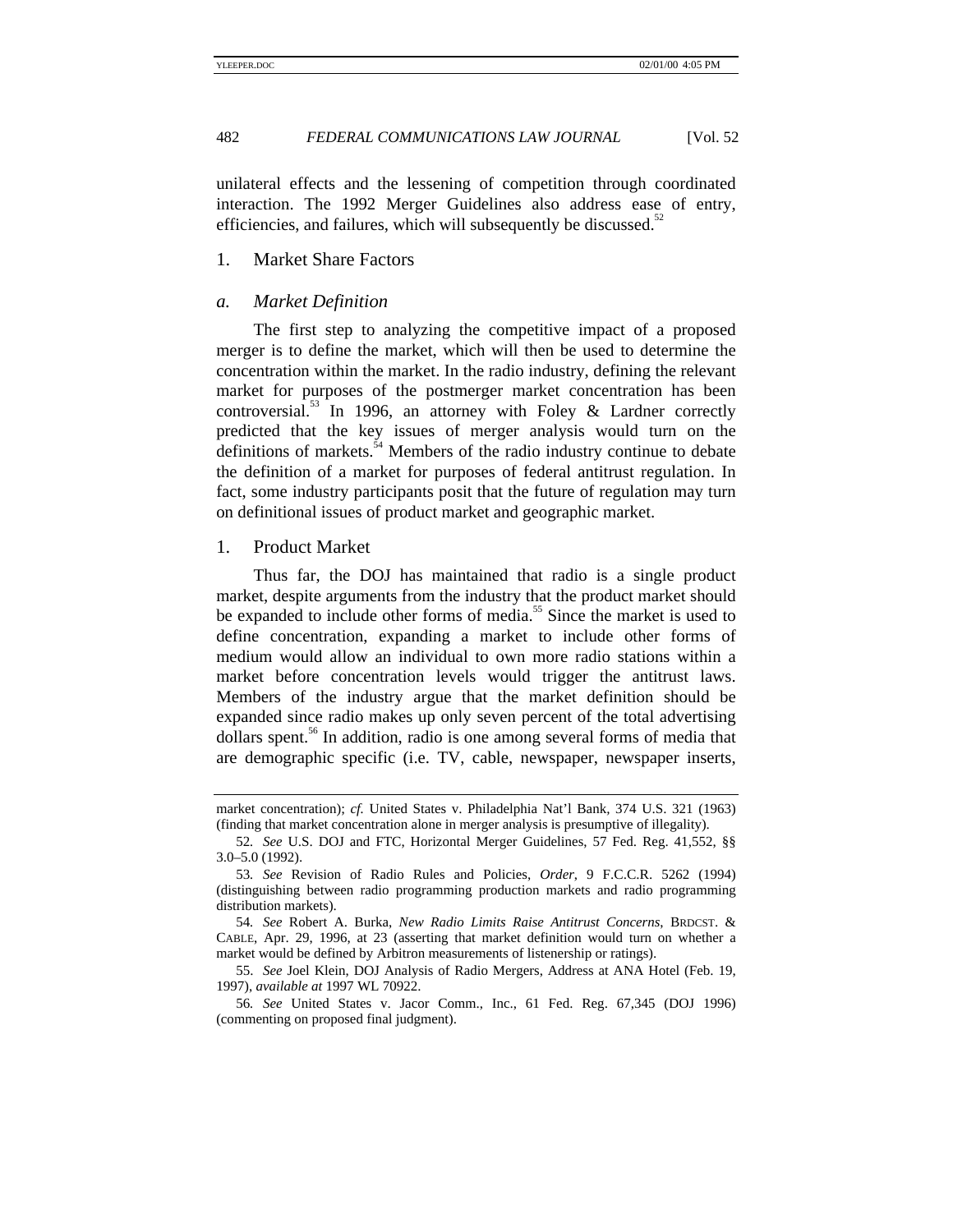magazines, penny savers, and specialty publications).<sup>57</sup>

However, the DOJ continues to use radio advertising revenues as a single market. In a telecommunications seminar, Constance K. Robinson, Director of the Antitrust Division of the DOJ, explained the agency's rationale by citing to a Citicasters filing with the FCC:

[R]adio and television compete in distinctly different markets. The peak audience for radio is during the morning drive time while the peak viewing audience for television is during evening prime time. The demographics of the audience [are] also different, with radio stations tending to be much more focused in the demographic appeal.<sup>5</sup>

The mere fact that radio advertising revenue continues to grow despite the increasing availability of other media indicates that radio is a unique medium for advertisers. In a recent competitive impact statement (an analysis submitted to a court to explain why the agency is challenging a particular merger), the DOJ enumerated several reasons for characterizing the radio market as a single market (the arguments specifically address the Cincinnati market but are widely applicable).<sup>59</sup> First, the DOJ noted that radio is a less-expensive and far more efficient means to reach a target audience with time-sensitive information.<sup>60</sup> The DOJ also mentioned that an increase in advertising prices would be difficult to circumvent since radio stations can and often do charge different prices to advertisers based on their capability to find alternative forms of media.<sup>61</sup> In a 1998 competitive impact statement, the DOJ used a similar rational to enforce its position that radio comprises a single market and also reasoned that radio time may offer promotional opportunities to advertisers that they cannot exploit as effectively in another media. $62$  In addition, a DOJ investigation revealed that radio stations perceive other radio stations to be their primary competition and therefore constitute a line of commerce for antitrust purposes.<sup>63</sup> Investigations further indicated that when advertisers used a

<sup>57</sup>*. See id.* at 67,347.

<sup>58.</sup> Constance K. Robinson, *Trends in Antitrust Merger Enforcement in the Wake of Globalization and the Telecomms. Act of 1996*, Address at the Second Annual Seattle Telecommunication Seminar (Mar. 20, 1997), *in* 1997 WL 129300 (quoting Citicasters) [hereinafter *Robinson Speech*].

<sup>59</sup>*. See* United States v. Jacor Comm., Inc., 1997-1 Trade Cas. (CCH) ¶ 71,671 (S.D. Ohio Dec. 31, 1996).

<sup>60</sup>*. See id.* at 78,737-38.

<sup>61</sup>*. See id.* at 78,738.

<sup>62</sup>*. See* United States v. CBS Corp., 63 Fed. Reg. 18,036 (DOJ 1998) (listing the proposed final judgment and Competitive Impact Statement).

<sup>63</sup>*. See* United States v. Chancellor Media Co., 63 Fed. Reg. 17,446, 17,451 (DOJ 1998) (listing the proposed final judgment and Competitive Impact Statement) (acknowledging that "pressure from other [radio] stations keep [sic] us from selling new business at the rates we want to get").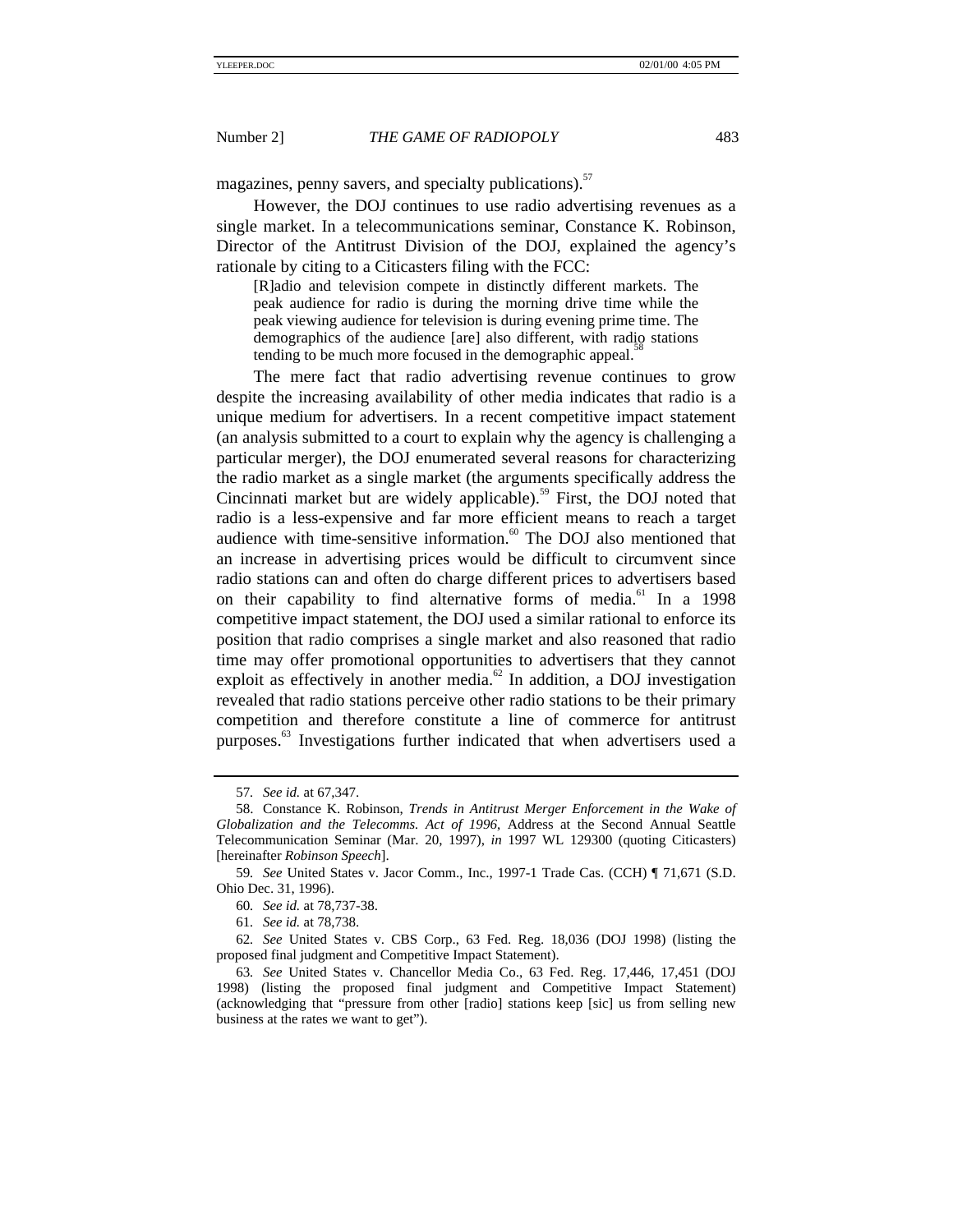"media mix" (i.e. television or newspaper), the advertisers considered the use of radio as being a complement rather than a substitute to radio. $^{64}$ 

#### 2. Geographic Market

Defining the geographic market has been less controversial than defining the product market. Few have contested the method used to determine the market. Simply stated, the geographic market is determined by looking at the options available to a consumer. $\degree$  For example, a consumer residing in San Diego would not travel to Los Angeles to go grocery shopping despite the fact that the consumer could listen to a Los Angeles radio station commercial. In a 1997 competitive impact statement regarding Westinghouse Electric Corp.'s acquisition of Infinity Broadcasting, the DOJ explained its reasoning behind defining the relevant geographic market of the Boston, Massachusetts and the Philadelphia, Pennsylvania Metro Survey Areas (MSA).<sup>66</sup> According to the DOJ, the relevant market consisted of a section of the country where, if advertisers were faced with a small increase in advertising, they would not buy enough advertising outside of the MSA to compensate for the significant nontransitory increase in advertising prices.

#### *b. Market Concentration*

Market concentration, the number and size of the firms in the market, is measured by the Herfindal-Hirschman Index (HHI), a standard economic measurement of industry concentration that represents the sum of the square of the market shares of all industry participants. Under the 1992 Merger Guidelines, a market is usually considered to be unconcentrated if the HHI is below one thousand points. A market may be considered concentrated if the HHI is between one thousand and 1800, and a market will considered to be concentrated if the HHI is in excess of 1800 points. Based on these three categories of market concentration, enforcement agencies may challenge postmerger market levels that are sufficiently concentrated (over one thousand points) under section 1.51 of the 1992 Merger Guidelines. In the radio industry, the antitrust enforcement agencies have challenged radio mergers according to this scheme, usually an equivalent of forty percent of the market. $67$ 

<sup>64</sup>*. See id.*

<sup>65</sup>*. See* Robert Pitofsky, *New Definitions of Relevant Market and the Assault on Antitrust*, 90 COLUM. L. REV. 1805 (1990).

<sup>66</sup>*. See* United States v. Westinghouse Elec. Corp.*,* 1997-1 Trade Cas. (CCH) ¶ 79, 304 (D.D.C. Mar. 10, 1997).

<sup>67</sup>*. See* United States v. CBS Corp., 63 Fed. Reg. 18,036 (DOJ 1998) (listing the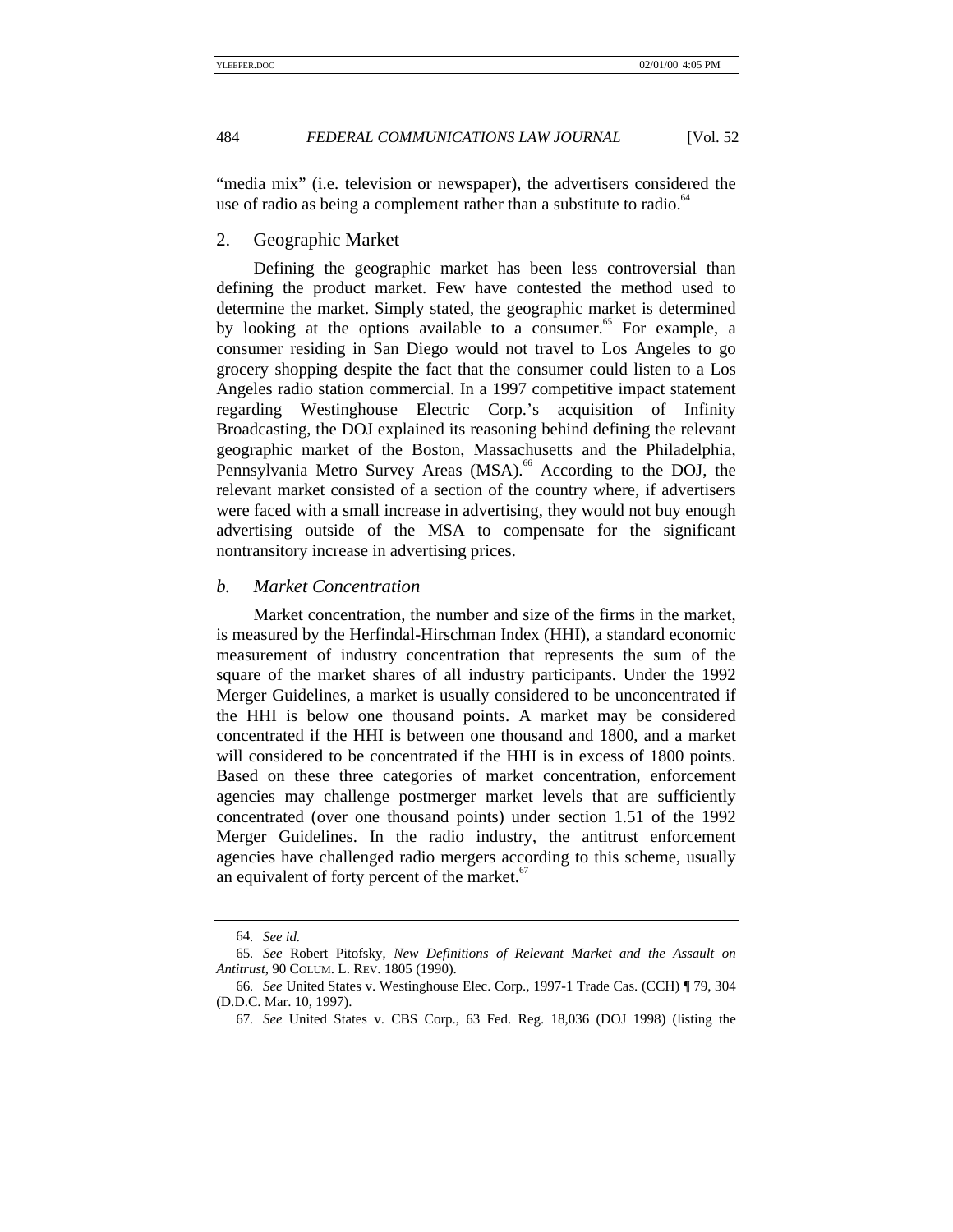It should be noted that the 1992 Merger Guidelines do not take into account a trend in the market for consolidation. Although the Warren Court always considered a trend in the market toward concentration in a negative light, $\frac{8}{3}$  courts no longer view such a trend negatively because a trend toward concentration may sometimes reflect the market moving toward economies of scale.<sup>69</sup>

#### 2. Nonmarket Factors in Merger Analysis

Under section 2 of the 1992 Merger Guidelines, the antitrust enforcement agencies place increasing emphasis on nonmarket share factors in considering the potential adverse competitive effects of a merger.<sup>70</sup> These factors include the lessening of competition through unilateral effects and the lessening of competition through coordinated interaction. The 1992 Merger Guidelines also address ease of entry, efficiencies, and failures, which will subsequently be discussed.<sup>71</sup>

#### *a. Unilateral Effects*

In the radio industry, the enforcement agencies are primarily concerned about unilateral effects or a merged-firm's ability to raise prices. A firm's ability to raise prices depends on consumer preference for a particular product and the substitutability of the product. The following excerpt from a document submitted to the DOJ by parties of a proposed merger illustrates the monopolistic dangers involved in a merger:

I have already put in a [twenty percent] rate increase for 6[A.M.]- 7[P.M.] time periods, which agencies typically purchase. . . . Many buyers work [station 1] against [station 2] [the two stations recently merged] to get the lowest rate possible, combined stations' cooperation to get some of our long-term, low dollar contracts raised to a higher rate.

71*. See* U.S. DOJ and FTC, Horizontal Merger Guidelines, 57 Fed. Reg. 41,552, §§ 3-5 (1992) for treatment of ease, efficiencies, and failure.

proposed final judgment and Competitive Impact Statement); 1998 Biennial Regulatory Review—Review of the Comm'n's Brdcst. Ownership Rules and Other Rules Adopted Pursuant to Section 202 of the Telecomms. Act of 1996, *Order*, 13 F.C.C.R. 9366 (1998) (providing a description of 1997 Merger Guidelines calculation of HHI).

<sup>68</sup>*. See generally* Brown Shoe Co. v. United States, 370 U.S. 294 (1962); United States v. Von's Grocery Co., 384 U.S. 270 (1966).

<sup>69.</sup> *See* SULLIVAN & HOVENKAMP, *supra* note 34, at 71.

<sup>70</sup>*. See* United States v. Baker Hughes Co., 908 F.2d 981, 991-92 (D.C. Cir. 1990) (holding that barriers to entry have become as important as market concentration in merger analysis); *cf.* United States v. Philadelphia Nat'l Bank, 374 U.S. 321 (1963) (finding that market concentration alone in merger analysis is presumptive of illegality).

<sup>72</sup>*. See* Burka, *supra* note 54, at 23.

<sup>73</sup>*.* U.S. DOJ and FTC, Horizontal Merger Guidelines, 57 Fed. Reg. 41,552, § 2.21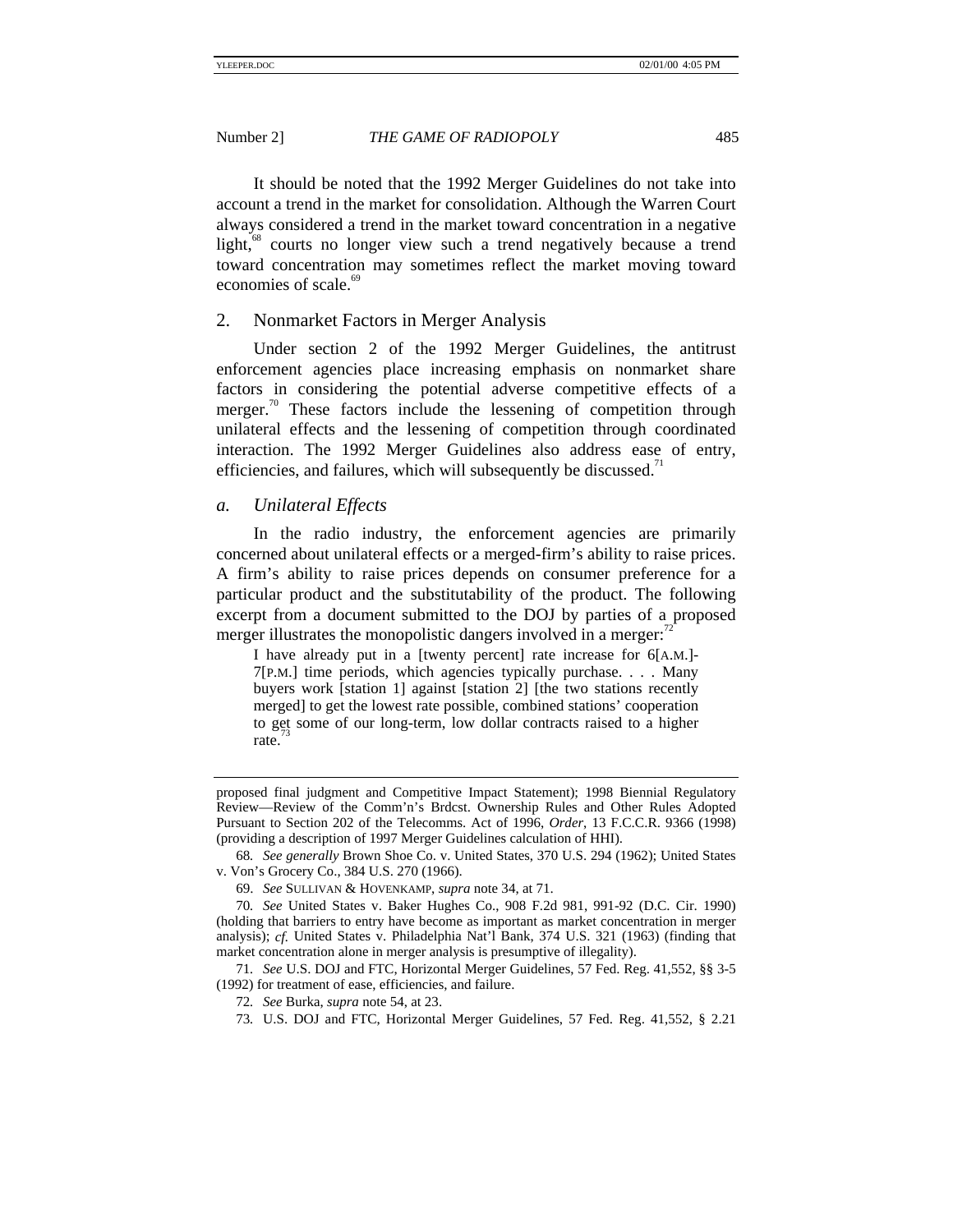An agency investigation revealed that the parties to the proposed merger were capable of raising prices due to the lack of substitutability of a differentiated product. Merged firms that offer differentiated products with high substitutability may compete with each other locally and benefit from nonuniform competition.<sup>74</sup> Firms may claim a product differentiation, where in reality they are selling two products that are very close substitutes for each other. This problem is particularly worrisome in the radio industry where radio stations are not really finding market niches in their format but are merely developing marketing techniques. The problem of product differentiation raises concerns for lack of innovation. The radio industry is particularly vulnerable to the effects of product differentiation and consumer preference.<sup>15</sup>

The agencies will consider the degree to which competition is eliminated, which may be justified if a merger has ameliorative effects on a radio station, such as improving its ratings. However, raising ratings is difficult especially where ratings are consistent over a lengthy period of time. It is especially unlikely that a postmerger station will knock off competition when the acquired firm is unknown by listeners. The potential for reformatting should be taken into consideration, although it is unlikely for a station to change its format since most stations have invested time, money, and effort to develop its format, audience, and advertising base.<sup>76</sup>

There is some concern that industry consolidation already makes it possible for firms to exercise monopoly power. New conglomerates hungry for revenue to compensate for the expensive consolidation process are exploring ways—possibly illegal—to increase profits through joint marketing airplay, promotions, and concerts.<sup>77</sup> Recent promotional arrangements between radio stations and record companies that tie airplay of an artist's song to a marketing campaign raise antitrust concerns. Senator Paul Wellstone, a Democrat from Minnesota, expressed concern about these promotional arrangements: "[T]hese are the kinds of things that occur when there is no real competition. Of all the dangers that go with the increasing concentration of power in this country, the most dangerous is

<sup>(1992).</sup>

<sup>74</sup>*. See id.*

<sup>75.</sup> *See* Ilene Knable Gotts, *Competitive Analysis of Communications and Entertainment Mergers*, 1014 PLI/CORP. 55 (1997) (citing *Jacor Gets Antitrust Clearance for Citicasters Acquisition*, ASSOCIATED PRESS, Aug. 4, 1996, *available at* 1996 WL 4434442). The DOJ looked specifically at a merger's effect on a market niche.

<sup>76.</sup> *See Robinson Speech*, *supra* note 58.

<sup>77.</sup> *See* Chuck Philips & Michael A. Hiltzik, *[Two] Officials Urge FCC to Prove Possible Payola*, L.A. TIMES*,* Jan. 14, 1999, at C1, C7.

<sup>78</sup>*. See id.*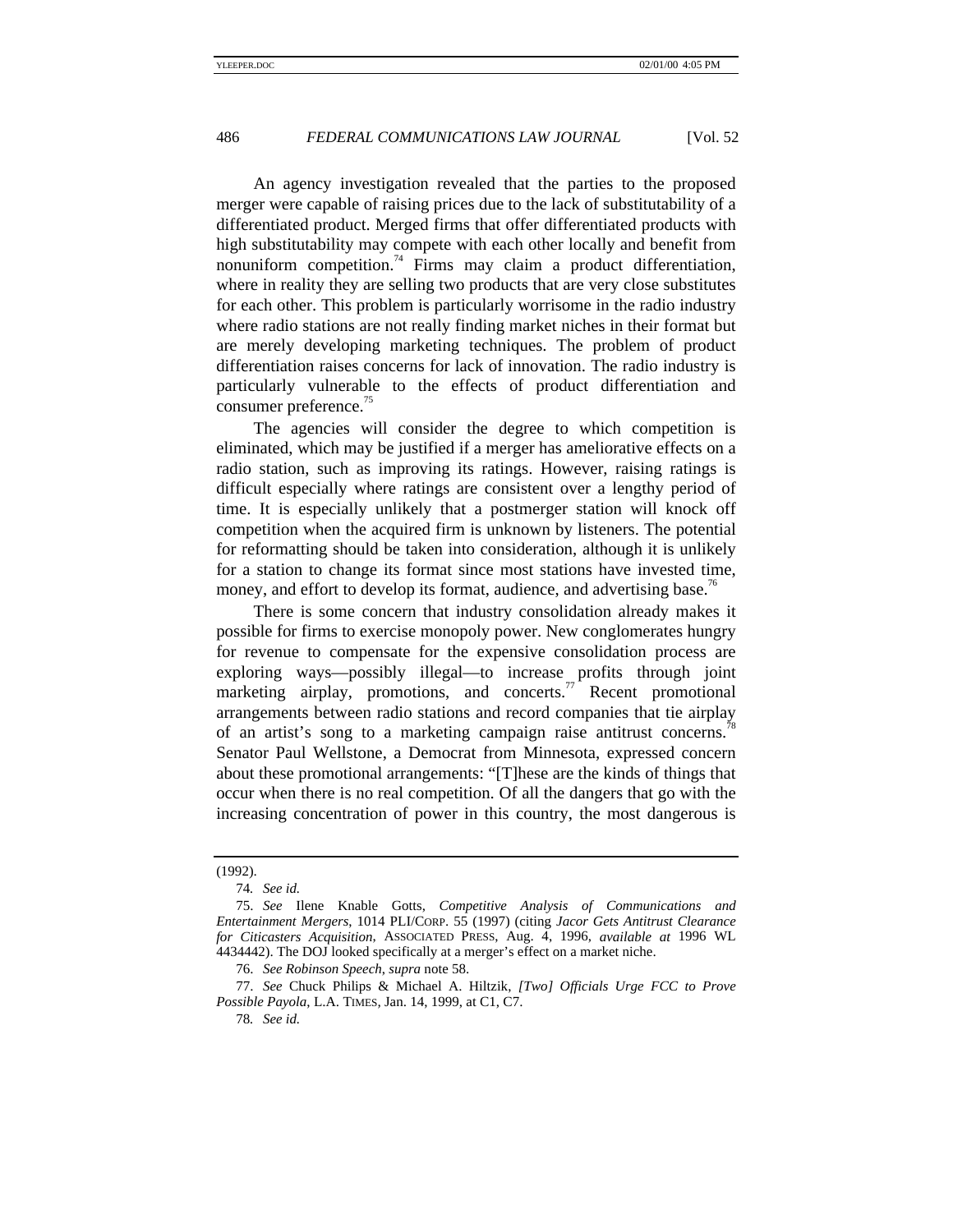what is happening in the telecommunications industry."<sup>79</sup>

#### *b. Coordinated Action*

A concern of second importance is the increased ability for players to coordinate their prices in a highly concentrated market. The ability to form an agreement among competitors often leads to price collusion. Robinson summarized the DOJ's view: "[A]t present, we've not challenged any radio mergers on a collusion theory, but that does not necessarily mean that we would not bring such a case in the future."<sup>80</sup> Enforcement agencies, however, are concerned about the postconvergence market structure.<sup>81</sup> Another concern involves the likelihood of collusion to set prices. A "small number of rivals makes it easier and cheaper to coordinate product differentiation strategies, to avoid costly innovation, and to share the market."<sup>82</sup> Dangers of tacit collusion increase as the concentration among competitors increases, augmenting a firm's capability to form an oligopoly.

#### *c. Entry, Failure, and Efficiencies*

Factors—such as ease of entry, imminent failure of a merging firm, or efficiency-enhancing potential—will be considered in a merger analysis. A merger that does not prevent the timely, likely, and sufficient entry of potential competitors is considered to deter anticompetitive effects.<sup>83</sup> The issue of entry is rarely addressed in radio mergers because the majority of radio mergers "can be characterized as market extensions of a geographic or product nature rather than as combinations of actual horizontal competitors."<sup>84</sup> A market extension occurs when a firm extends the same product to a different geographic market. A product extension results when a merger occurs between firms selling different but closely related products. In addition, the possibility of new entry is limited because scarcity of spectrum limits the entry of new competitors.<sup>85</sup>

A larger company may also be justified in acquiring a failing company under the 1992 Merger Guidelines. The 1997 Revised Merger Guidelines may take into account an efficiency defense as long as the

<sup>79</sup>*. Id.*

<sup>80.</sup> *Robinson Speech*, *supra* note 58.

<sup>81</sup>*. See* Robert Lewis, *A Critical Analysis of the AT&T-McCaw Merger*, 3 MEDIA L. & POL'Y 4 (1994).

<sup>82</sup>*. Id.* at 9.

<sup>83.</sup> *See* U.S. DOJ and FTC, Horizontal Merger Guidelines, 57 Fed. Reg. 41,552, § 3.0 (1992).

<sup>84.</sup> Gotts, *supra* note 75, at 61.

<sup>85</sup>*. See* United States v. Jacor Comm. Inc., 1997-1 Trade Cas. (CCH) ¶ 71,671 (S.D. Ohio Dec. 31, 1996).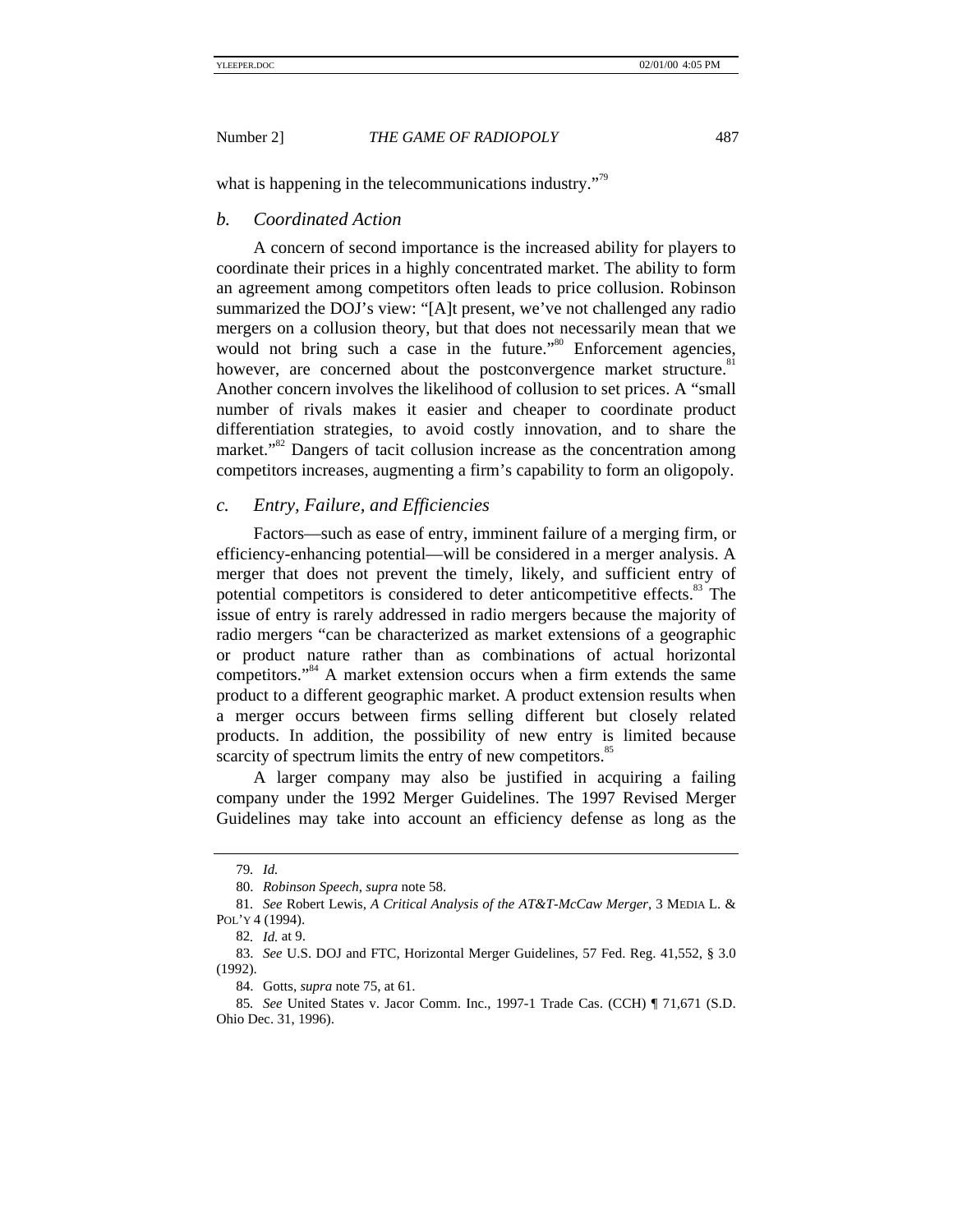efficiencies outweigh the competitive risks and there are no other ways to achieve the efficiencies through less competitive means.<sup>86</sup> The agency will "consider efficiencies likely to be accomplished with the proposed merger and unlikely to be accomplished in the absence of either the proposed merger or another means having comparable anticompetetive effects."<sup>87</sup> Use of the efficiency defense has been limited by at least one court to firms who could guarantee that the savings would be "passed on to the consuming public."<sup>88</sup>

The 1992 Merger Guidelines recognize that an efficiency defense unrelated to the production or distribution of a product may be difficult to prove. Nevertheless, this has not prevented the DOJ from taking noneconomic factors into consideration. Some of the efficiencies that have been considered in recent mergers include: reducing marginal cost of production, research and development—which is less susceptible to verification, procurement, management, or capital cost—and improved infrastructures or the common strengths of two companies.

To some extent, the enforcement agencies' willingness to recognize the efficiency defense in radio transactions is still unclear, although agency action so far seems to consider efficiencies. A recent example is the enforcement agencies' hesitancy to respond to a complaint regarding Cumulus, a small market buyer. Cumulus recently acquired six FM and four AM news radio stations.<sup>89</sup> According to Cumulus Executive Chairman Richard W. Weening, "The inefficient mom-and-pop stations we acquire have significantly underdeveloped operating profits margins."<sup>90</sup> One of Cumulus's competitors filed a complaint with the DOJ that it declined to pursue. $91$ 

The efficiency defense is one of many economic factors used in

<sup>86</sup>*. See* U.S. DOJ and FTC, Horizontal Merger Guidelines, 57 Fed. Reg. 41,552, § 4 (1992 & revised 1997).

<sup>87.</sup> *Id.*

<sup>88.</sup> United States v. United Tote, Inc., 768 F. Supp. 1064, 1085 (D. Del. 1991) (rejecting efficiency defense since there was no guarantee that benefits would be passed along to consumers); FTC v. University Health, Inc., 938 F.2d 1206, 1223-24 (11th Cir. 1991) (discussing defendant's assertion that the efficiency defense "must demonstrate that the intended acquisition would result in significant economies and that these economies ultimately would benefit competition and hence, consumers").

<sup>89.</sup> *See Milwaukee-based Cumulus Media Buys [Ten] Radio Stations*, KNIGHT-RIDDER TRIB. BUS. NEWS, Jan. 26, 1999, *available at* 1999 WL 1034019; *The Daily Telecom Market Wrap-up*, Federal Filings Newswire, Jan. 28, 1999, *available in* Westlaw, ALLNEWSPLUS Library.

<sup>90.</sup> Rich Kirchen, *Cumulus Likes Small Towns in a Big Way*, BRDCST. & CABLE, Nov. 2, 1998, at 33.

<sup>91</sup>*. See id.* at 34.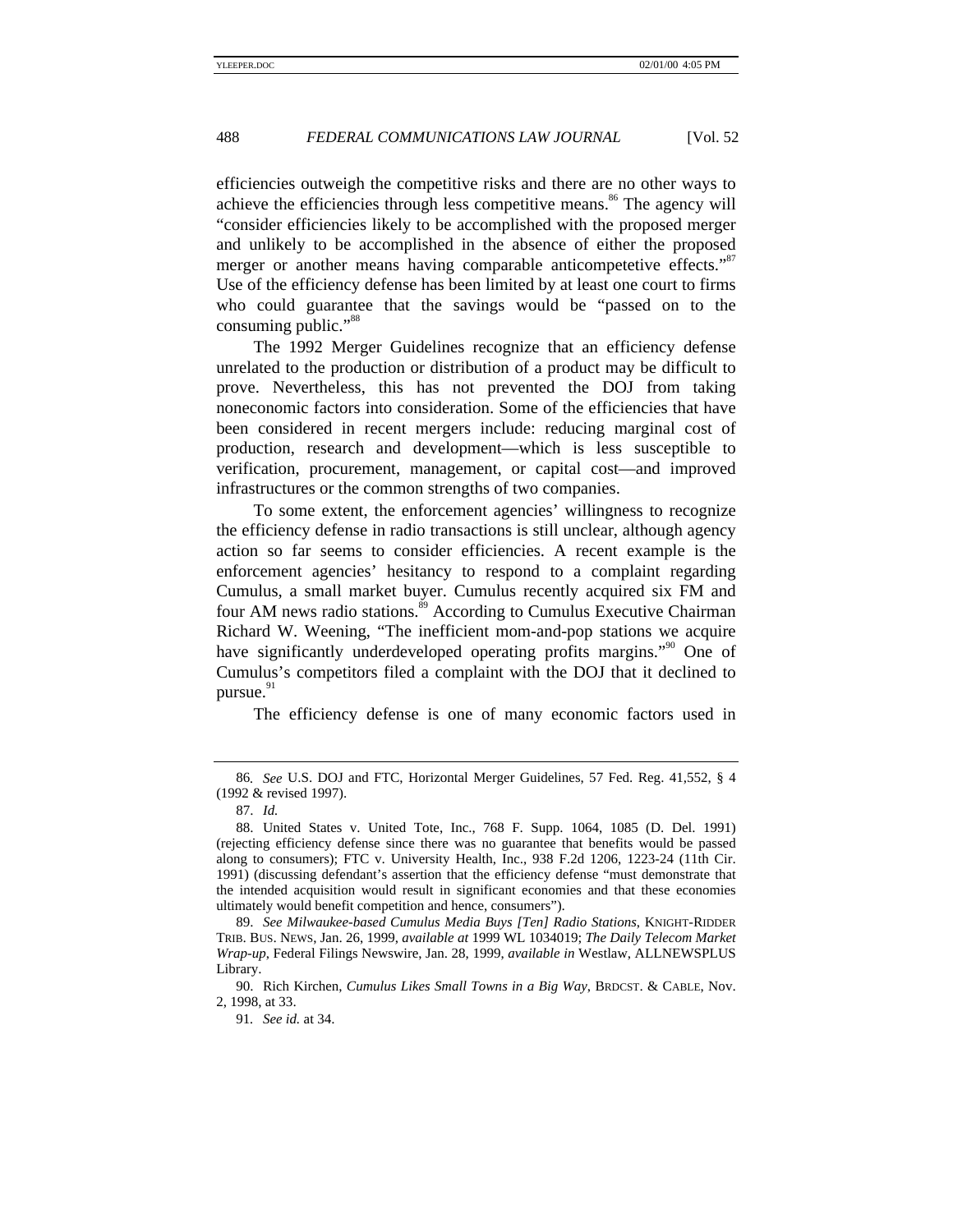agency review and is indicative of an economic-dominated approach adopted by the agencies. A summary of agency market share factors and nonmarket share factors raises the successive question of whether noneconomic factors have any effect on agency regulation of mergers.

#### *B. Noneconomic Factors*

The convergence of media poses the greatest threat to the marketplace of ideas since radio is a primary source for both time-sensitive news and the transfer of social ideas. Indeed, Joel Klein has recognized the DOJ's limited role in broadcast mergers and noted that diversity of ownership is "outside the scope of our powers."<sup>92</sup> Pitofsky commented before the Senate Judiciary Subcommittee on Antitrust, Monopolies and Business Rights:

It has become common for antitrust economists, academics and lawyers to argue that the antitrust laws should be interpreted exclusively to serve economic goals—I believe this is wrong. Concern about concentrated economic power should be given added weight where the merger (or a wave of mergers) concerns companies involved in the communication of ideas. In those industries there is more at stake than high prices or low quality to consumers—there is a more fundamental issue of avoiding centralized control over access to the marketplace of ideas.

Despite the concern that the antitrust laws ignore noneconomic factors, the DOJ does review mergers on a case-by-case analysis, often taking into account noneconomic factors.  $94$  Some noneconomic factors considered in recent mergers include, but are not limited to, radio formats of stations to be acquired, audience characteristics, and the number of stations involved.<sup>95</sup> The DOJ's review of Jacor's acquisition of Citicasters, Inc. addressed the radio format of the two firms and whether the acquisition would affect the market niche.<sup>96</sup> The DOJ also addressed the size of the station's audience and whether characteristics of its audience have a high correlation to the target audience of the advertisers.<sup>9</sup>

Further, a court reviewing a proposed consent judgment has a duty to ensure that the "government has not breached its duty to the public in

<sup>92.</sup> *Mass Media*, COMM. DAILY, July 2, 1998, at 7 (citing Joel Klein speaking at Media Institute lunch in Washington).

<sup>93.</sup> Kirk Victor, *Merger Man*, NAT'L L.J., Jan. 20, 1996, at 121 (quoting Pitofsky's testimony before the Senate Judiciary Subcommittee).

<sup>94.</sup> *See Mass Media*, *supra* note 92, at 7 (citing Joel Klein).

<sup>95.</sup> *See* Richard E. Wiley, *Competition, Consolidation Convergence and Challenge Development in Communications Law*, PRAC. L. INST., at 55-56 (1998).

<sup>96.</sup> *See* Gotts, *supra* note 75, at 68.

<sup>97</sup>*. See* United States v. Jacor Comm. Inc., 1997-1 Trade Cas. (CCH) ¶ 71,671 (S.D. Ohio Dec. 31, 1996).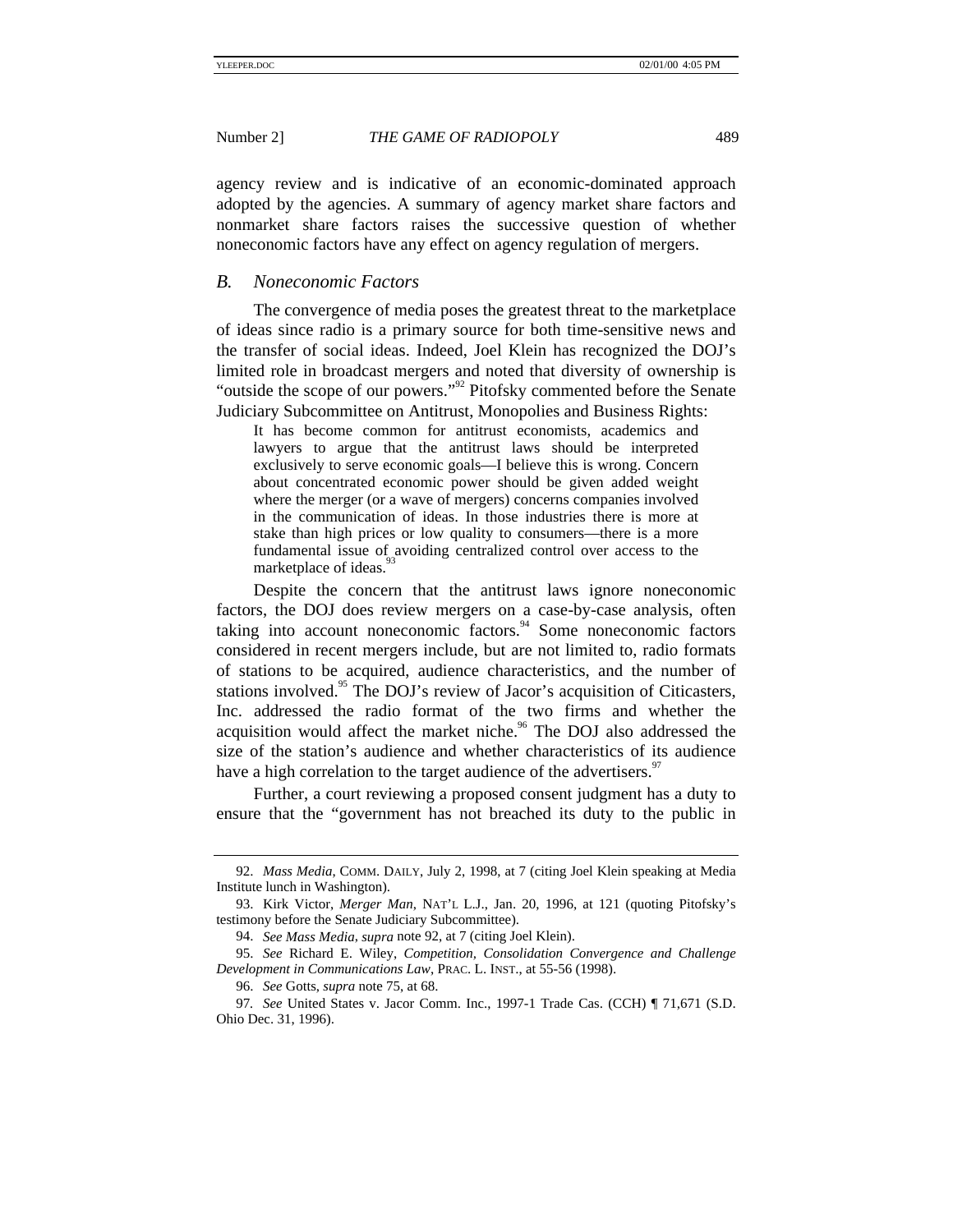consenting to the decree. The court is required to determine not whether a particular decree is the one that will best serve society, but whether the settlement is '*within the reaches of the public interest*.'"98 This limited role of the court suggests that the ultimate duty of ensuring that mergers are in the best interest of the public lies with the federal antitrust enforcement agencies. Although the antitrust enforcement agencies do consider some noneconomic factors, it is questionable whether these agencies are capable of ensuring that mergers meet the public interest when the primary focus of the Merger Guidelines is the economic well being of the market.

#### IV. THE IMPLICATIONS OF A CONSOLIDATED RADIO MARKET

Amidst the mass consolidation of the radio industry, economists and federal agencies debate the impact of structural changes on the market. Proponents of the consolidation argue that bigger companies create efficiencies and that these resulting efficiencies are passed on to the consumer. Many, including antitrust enforcement agencies, argue for minimal intervention and assert that the marketplace will provide the most efficient guide. However, this idea has been widely disputed.<sup>99</sup> Notwithstanding this unresolved question of how much regulation is good, it appears that through economies of scale and scope, bigger businesses do in fact create benefits that lead to greater profits and revenue.

#### *A. Current Status of the Radio Industry*

1. The Benefits of Consolidation

#### *a. Economies of Scale*

The Chicago school, or efficiency theory, suggests that larger firms achieve greater product efficiency through economies of scale. In addition, firms are able to expand and become large when they are innovative and do better than their competitors.<sup>100</sup> As early as the 1980s, the FCC recognized possible efficiencies from relaxing radio ownership rules and consequently relaxed national radio ownership restrictions from seven AM's and seven FM's to twelve each.<sup>101</sup> In relaxing the radio duopoly rule, the FCC

<sup>98</sup>*.* United States v. AT&T Corp., 552 F. Supp. 131, 151 (D.C. Cir. 1982) (quoting United States v. Gillette Co., 406 F. Supp. 713, 716 (D. Mass. 1975) (emphasis added)).

<sup>99.</sup> *See* Lewis, *supra* note 81, at 11 n.11.

<sup>100.</sup> *See* SULLIVAN & HOVENKAMP, *supra* note 34, at 5.

<sup>101</sup>*. See* Amendment of Section 73.3555 of the Comm'n's Rules Relating to Multiple Ownership of AM, FM, and TV Brdcst. Stations, *Report and Order (Proceeding Terminated)*, 100 F.C.C.2d 17, 56 Rad. Reg.2d (P & F) 859 (1984).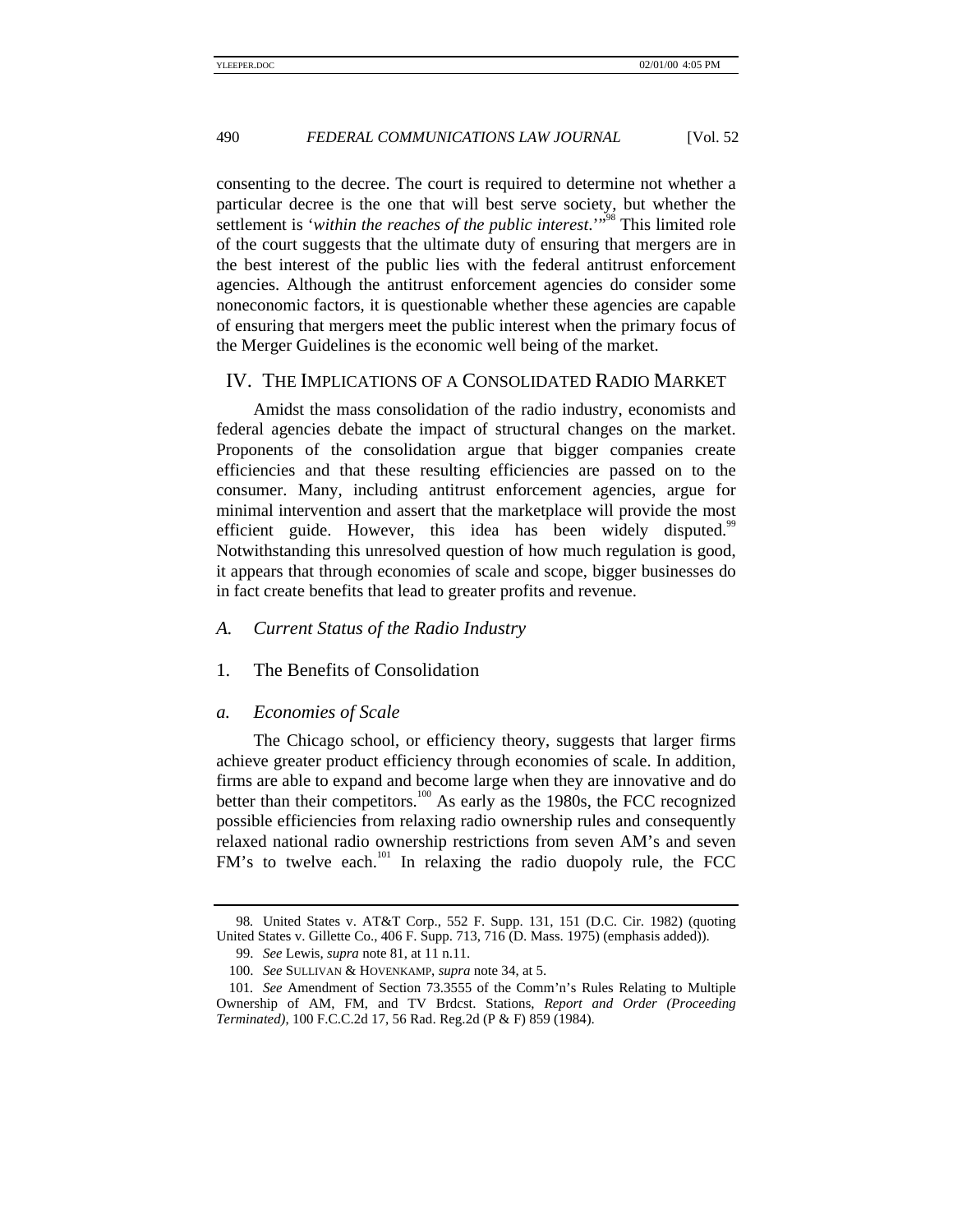recognized potential economies of scales:

By artificially denying stations efficiencies that could be realized through consolidation of facilities, managerial and clerical staffs, sales, bookkeeping, promotion, production, news[,] and other aspects of station operation, the local ownership restrictions increase the costs of doing business at a time when cost-savings may well be critical to survival.

The FCC continues to recognize the possibility of resulting synergies created from combining assets of two small less efficient firms to form a large, more efficient firm.<sup>103</sup> Proponents of deregulation argue that these efficiencies resulting from consolidation are passed on to the consumer.

The profit potential of giant media corporations is especially evident as the globalization of communications takes place.<sup>104</sup> Media giants are able to take advantage of lower costs outside of the United States. Horizontal integration provides distinct cost savings. For example, Viacom's purchase of Paramount in 1994 provided an estimated \$105 million in cost savings from the joint use of personnel, facilities, and content resources.<sup>105</sup> In addition, media giants are able to engage in cross-selling, cross-promotion, and privileged access.<sup>106</sup>

A sampling of the post-1996 radio industry shows that the radio industry is no different than other media in this respect. Tremendous profits have in fact been made as a result of deregulation. Robert F.X. Sillerman, Chairman of SFX Broadcasting, noted that consolidation helps them spread overhead costs around and that even adding a second station can cut costs the first year.<sup>107</sup> Adding extra stations helps operators cut overhead and boost cashflow, the usual indicia of efficiency in an industry. Extra stations also mean more outlets for syndicated radio blockbusters such as Howard Stern—which make up almost a third of total revenues. Radio companies also benefit from widespread distribution of "top-forty" shows and sports programming that can be purchased at the national level. Infinity doubled its cash flow between 1993 and 1995, while its total revenues rose by fiftynine percent.<sup>108</sup>

<sup>102</sup>*. Policies Report and Order*, 7 F.C.C.R. 2755, para. 37, 70 Rad. Reg.2d (P & F) 903.

<sup>103</sup>*. See 1996 Telecom Act Hearing Before the Subcomm. on Antitrust, Bus. Rights, and Comp. of the Comm. on the Judiciary U.S. Senate*, 105th Cong. 18 (1997) (statement of Reed Hundt, Chairman of the FCC).

<sup>104</sup>*. See* EDWARD S. HERMAN & ROBERT W. MCCHESNEY, THE GLOBAL MEDIA: THE NEW MISSIONARIES OF GLOBAL CAPITALISM 52 (1997).

<sup>105</sup>*. See id.* at 53.

<sup>106</sup>*. See id.* at 54.

<sup>107.</sup> *See* Ronald Grover, *A Blare of Radio Mergers: Telecom Reform Sets off a Frenzy of Station Buying*, BUS. WK., Mar. 4, 1996, at 49.

<sup>108</sup>*. See America's Radio Business: Empires of the Air*, ECONOMIST, June 29, 1996, at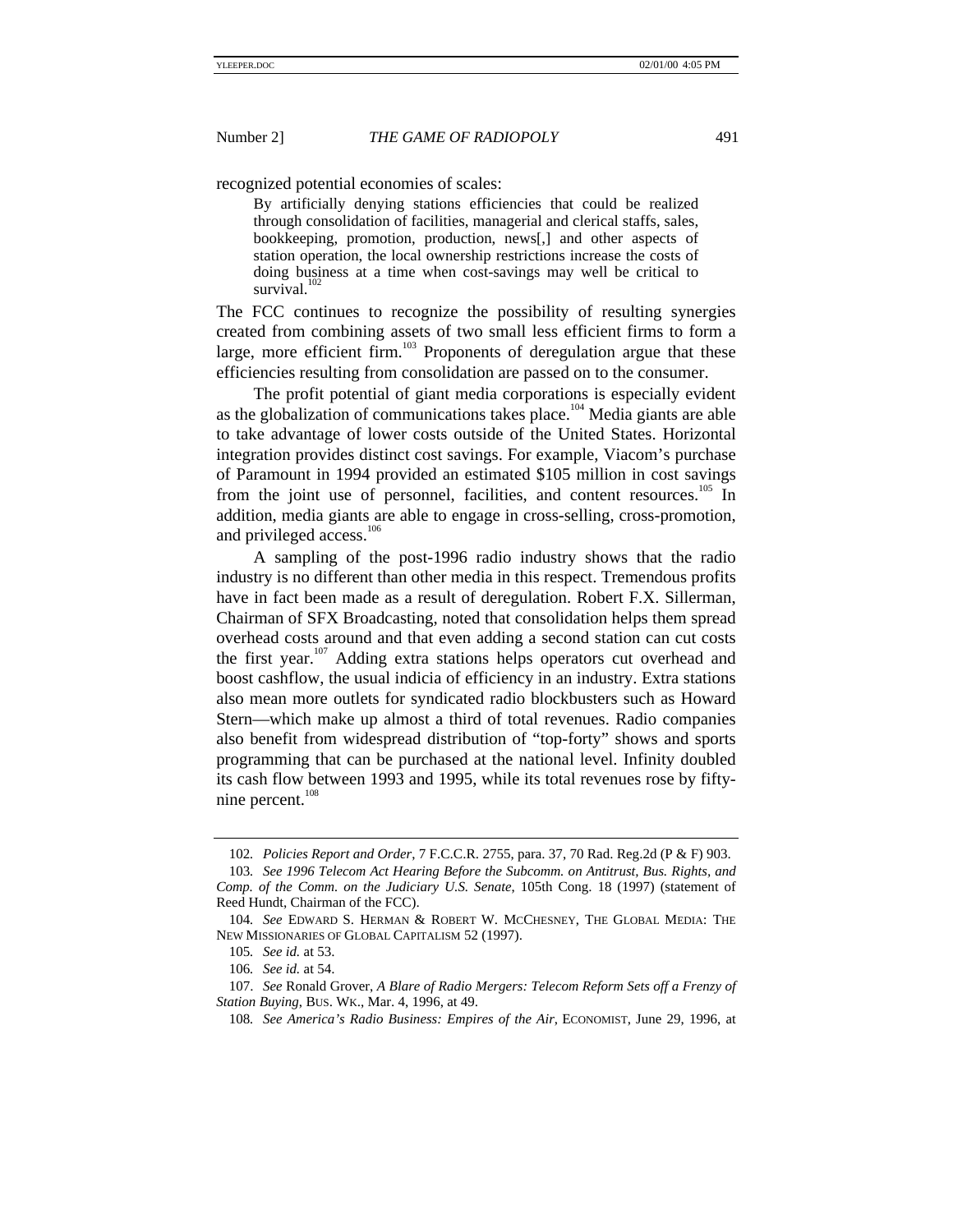### *b. Economies of Scope*

Economies of scope are created when a firm is able to create new and innovative products because of efficiencies created by its expanded production.<sup>109</sup> In some cases, consolidation has allowed stations to expand and innovate new formats through economies of scope. For example, an owner of multiple stations may have an advantage over a single-station owner to expand its product merely because of the station's structural capacity. According to Salt Lake Jacor Vice President/General Manager Thomas E. Sly, owning seven radio stations has enabled a "creative services team" to share ideas and improve its creative efforts, whereas before someone writing for spots may run out of ideas.<sup>110</sup>

Large media corporations often view diversity as a way to expand their product and are arguably more capable of producing diverse programs since they have the means to finance start-up programs. Clear Channel's recent consolidation of two of the nation's largest Spanish-language stations, Tichenor Media Systems and Heftel Broadcasting Corp., has allowed the Spanish market to reach an unprecedented size. McHenry T. Tichenor, Jr., president of Tichenor, stated "Spanish-language broadcasters haven't had any luck getting together on their own. . . . 'We've all tried to get together and we haven't been able to. . . . It took Clear Channel to break the logjam."<sup>111</sup> A single owner of multiple stations within a market would more likely have the economic means to capture the profits within a format outside of the hit market. $112$ 

Larger companies often have the deep pockets necessary to sponsor edge-programs that provoke litigation and government censorship. Mel Karmazin, President of CBS's Infinity Broadcasting, paid \$1.72 million to the FCC to settle complaints against "Shock-Jock" Howard Stern.<sup>113</sup> Large players, such as Infinity, can arguably be seen as keeping the government in check with First Amendment rights, whereas smaller players may be

<sup>70.</sup>

<sup>109</sup>*. See* Mark N. Berry, *Efficiencies and Horizontal Mergers: In Search of a Defense*, 33 SAN DIEGO L. REV. 515, 532 (1996).

<sup>110.</sup> Interview with Thomas E. Sly, Salt Lake Jacor Vice President/General Manager in Salt Lake City, Utah (Mar. 2, 1999).

<sup>111.</sup> Elizabeth A. Rathbun, *Clear Channel Creates Hispanic Powerhouse*, BRDCST. & CABLE, July 15, 1996, at 30.

<sup>112.</sup> *See* Peter Steiner, *Program Patterns and Preferences, and the Workability of Competition in Radio Broadcasting*, 66 Q.J. ECON. 194, 212-17 (1952) (stating that monopoly ownership produces greater diversity in the radio programming context).

<sup>113.</sup> *See* Donna Petrozzello & Elizabeth A. Rathbun, *Infinity President Mel Karmazin: \$200 Million Man*, BRDCST. & CABLE, June 24, 1996, at 8.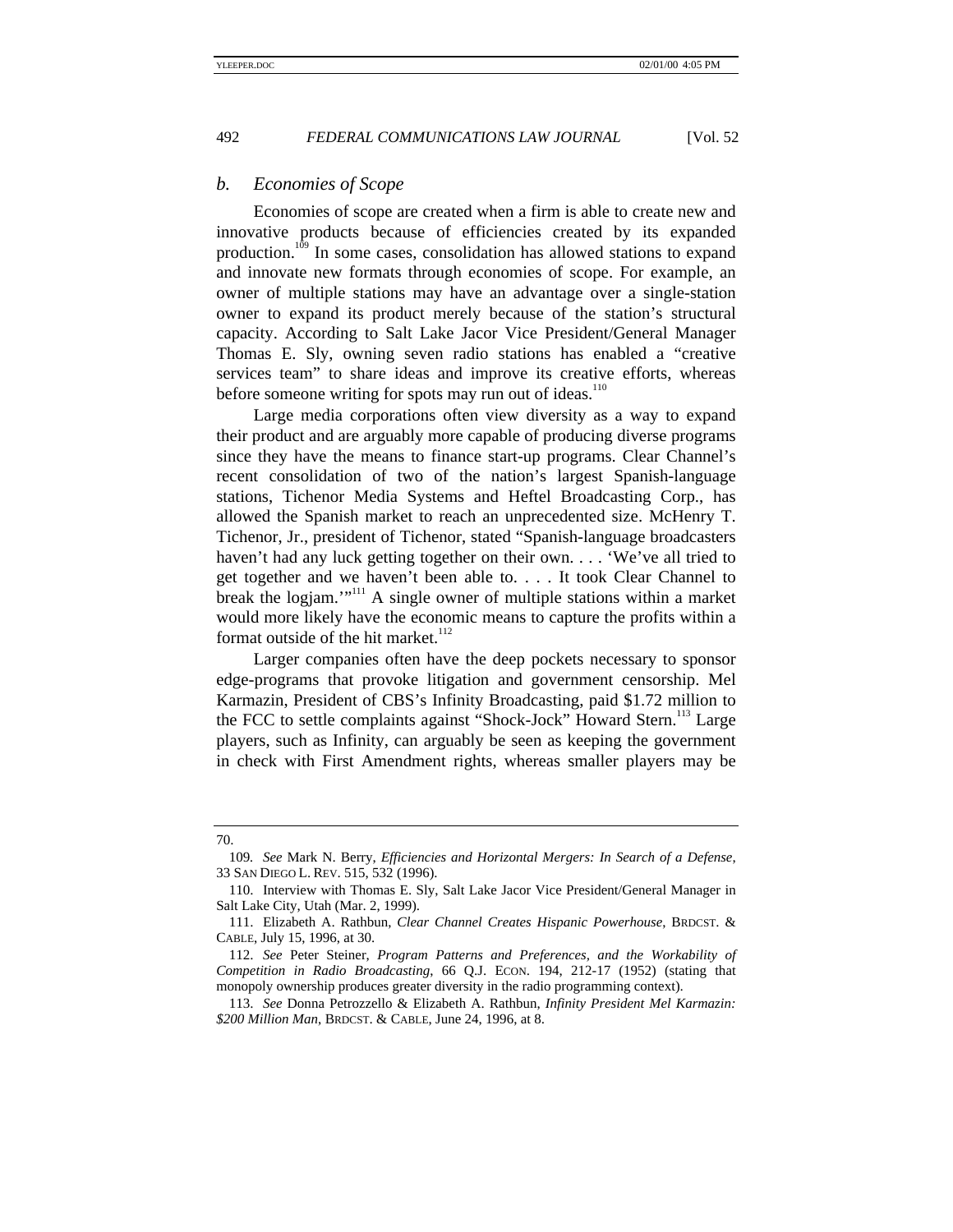restrained economically.<sup>114</sup>

#### 2. Consolidation at the Expense of Diversity

Despite the healthy revenues generated as a result of deregulation in the radio industry, other voices cry out against deregulation and further relaxation of radio ownership rules where content diversity is at stake. The ability to operate at economies of scope and scale excludes others, reduces competition, and pressures competitors to become bigger and follow the same exclusionary practices.<sup>115</sup> Critics of deregulation argue that "excessive concentrations of capital in media businesses are crushing diversity and suppressing expression nationally and even globally."<sup>116</sup>

Although the antitrust laws were designed to protect competition and not competitors, consolidation has eliminated smaller, less efficient players—a category under which minority broadcasters typically fall. The fact that "individuals today are more or less excluded from ownership in broadcasting, except for the very wealthiest," affects the marketplace of ideas, whether good or bad.<sup>117</sup> According to one viewpoint, in an industry dominated by a few large, predatory players such as Rupert Murdoch bring about a "mutilation of the community's thinking process."<sup>118</sup> Some critics argue that consolidation has allowed soulless companies to turn radio into "format-in-a-can."<sup>119</sup> However, Cumulus, the nation's first "small-marketonly radio" conglomerate may prove otherwise. $120$ 

Cumulus, recently becoming the ninth largest radio company in the nation by acquiring stations in small markets, hires local on-air staff in many markets to avoid killing the small-market tradition.<sup>121</sup> Vice Chairman Lewis W. Dickey Jr. commented: "This isn't a slash-and-burn strategy....

<sup>114</sup>*. See* Sagittarius Brdcst. Corp., *Order*, 10 F.C.C.R. 12,245, para. 5, 78 Rad. Reg.2d (P & F) 1561 (1995). The Infinity settlement for \$1,715,000, the largest amount ever contributed to the U.S. Treasury by a broadcast station, provided that Infinity issue a policy statement directing all on-air personnel to comply with 18 U.S.C. § 1464, prohibition against indecent speech, and establish a program to educate on-air personnel regarding FCC indecency actions. *See id.*

<sup>115</sup>*. See* HERMAN & MCCHESNEY, *supra* note 104, at 54.

<sup>116</sup>*. Mergers and Competition in the Telecommunications Industry: Hearing Before the Comm. of the Judiciary U.S. Senate*, 104th Cong. 72 (1996) (statement of Peter W. Huber).

<sup>117.</sup> Brenner, *supra* note 26, at 1032.

<sup>118.</sup> Stanley Ingber, *The First Amendment in Modern Garb: Retaining System Legitimacy—A Review Essay of Lucas Powe's American Broadcasting and the First Amendment*, 56 GEO. WASH. L. REV. 187, 216 (1987).

<sup>119.</sup> Michael Bertin, *The LBJ-S Merger Raises Two Schools of Thought* (visited Feb. 17, 1999) <http:/www.weeklywire.com/ww/austin-music>.

<sup>120.</sup> *See* Kirchen, *supra* note 90, at 33.

<sup>121</sup>*. See id.*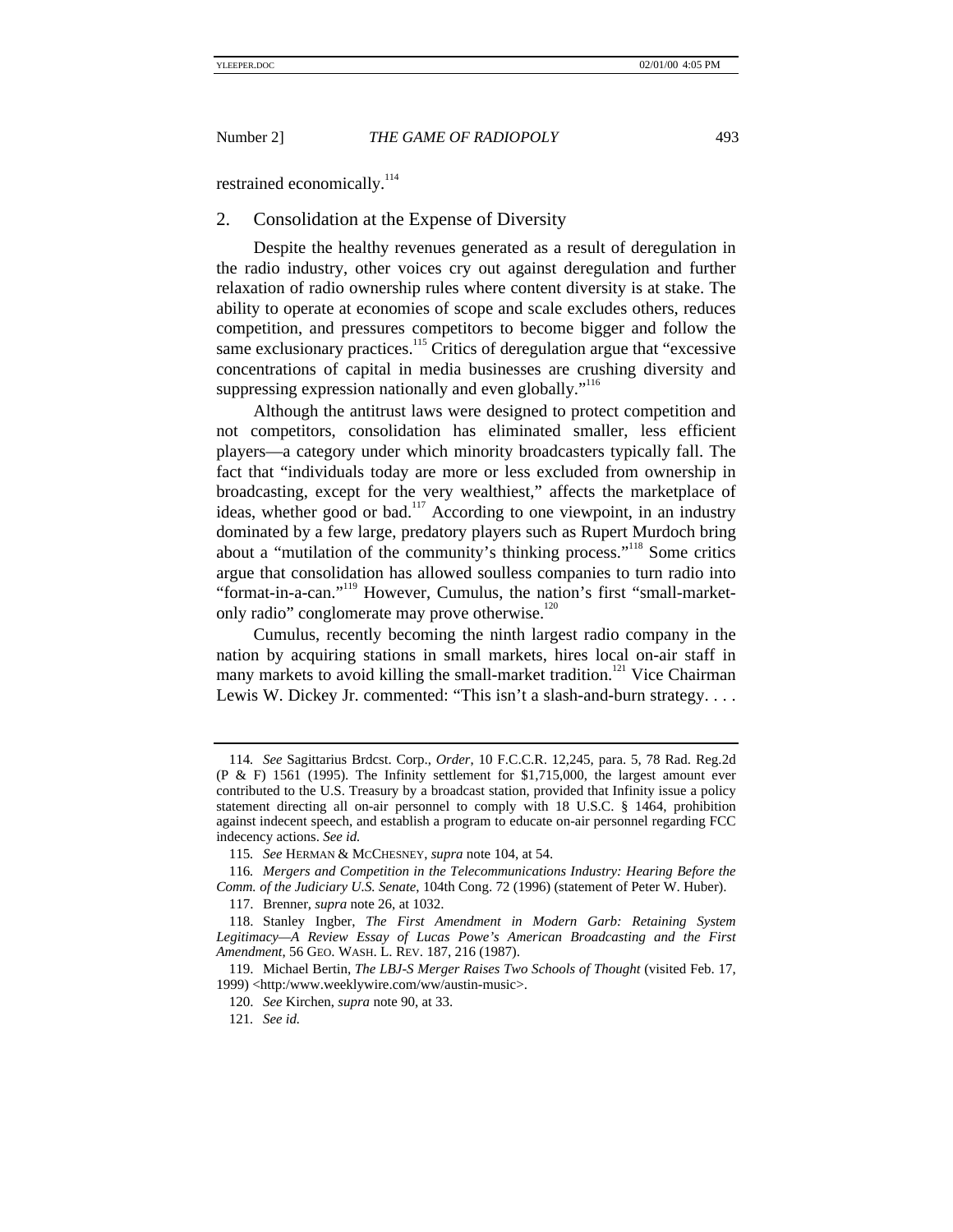We like to think we're doing better radio in these markets."<sup>122</sup> Despite the fact that larger media companies are able to increase efficiencies through economies of scope and scale, the number of minorities and women participating in the industry has not increased. Larry Irving, head of the National Telecommunications and Information Administration (NTIA) stated that: "The same trend of consolidation in the industry at large is playing itself out among minority owners."<sup>123</sup> As evidence of this trend, there are seventeen states that have a complete absence of minority owners in any commercial broadcast outlets.<sup>124</sup> Commissioner Susan Ness commented that "'[a]ntagonistic' sources can only be truly antagonistic (in the best sense of the word) if they are separately owned and genuinely compete in the marketplace of ideas. We should not confuse 'multiple' choices with 'independent' choices."<sup>125</sup>

Even before the enactment of the 1996 Act, the FCC has expressed grave concern for the small number of women and minorities participating in the operation and ownership of radio stations.<sup>126</sup> Although the FCC continues to explore such alternatives to remove barriers to entry for women and minorities, it is unclear how successful these efforts to promote diversity can be. One such proposition is the allocation of low-power FM (LPFM) and microradio stations to women and minorities.<sup>127</sup>

#### *B. The FCC and Future Deregulation: The One-to-a-Market Rule*

The FCC has yet to decide whether it will loosen its one-to-a-market rule, which prohibits the common ownership of TV and radio stations, with the exception of the top twenty-five markets (providing that there are thirty independent broadcast stations). It is predicted that in the next couple of years the FCC will broaden the exception to include common ownership of TV and radio stations in the top fifty markets. It is unclear at this point how FCC Chairman William Kennard will reconcile his hesitancy to further relax ownership rules with industry pressure to relax the one-to-a-market rule. Kennard's concern stems from the recent consolidation and its effects

<sup>122</sup>*. Id.* at 34.

<sup>123.</sup> Bill McConnell, *Few and Far Between*, BRDCST. & CABLE, Oct. 5, 1998, at 28 (quoting Larry Irving, head of NTIA, Commerce Dept.).

<sup>124</sup>*. See id.*

<sup>125. 1998</sup> Biennial Review—Review of Comm'n's Brdcst. Ownership Rules and Other Rules Adopted Pursuant to Section 202 of the Telecomms. Act of 1996, *Notice of Inquiry*, Part 73 NPRM (P & F), FCC 98-37, at 73-8031 (1998).

<sup>126.</sup> *See* Policies and Rules Regarding Minority and Female Ownership of Mass Media Facilities, Part 73 NPRM (P & F), FCC 94-323, at 73-7647 (1995).

<sup>127.</sup> *See* Creation of a Low Power Radio Service, Part 73 NPRM (P & F), FCC 99-6, at 73-8177.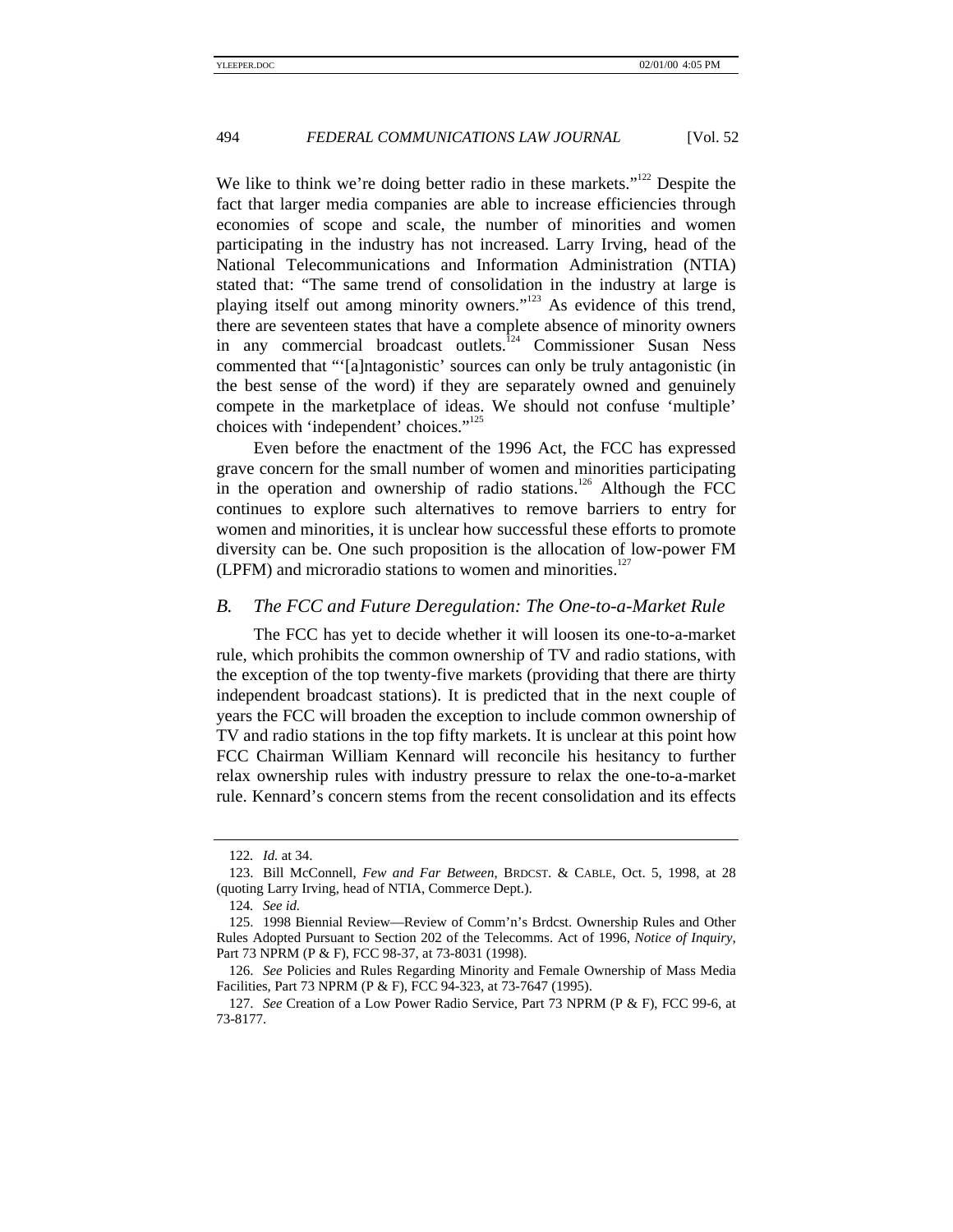on broadcast diversity. "The pace of consolidation has proceeded faster than most people anticipated when the act was signed. . . . We must make sure whatever we do does not compromise our country's long-standing principles of diversity and competition in the broadcast industry."<sup>128</sup> Kennard plans to tighten rules that define ownership to include local marketing agreements (LMAs) in the measurement of a company's ownership. LMAs allow a station to circumvent the duopoly rule in that the station renders control over another station without actually owning it.

In addition to the waiver allowed in the top twenty-five markets, the FCC also grants temporary, conditional waivers to the one-to-a-market rule in two other situations—where the proposed consolidation involves a failing station or on a case-by-case basis. Under the case-by-case waiver analysis, the FCC determines whether a waiver serves the public interest based on the following: (1) the potential public service benefits; (2) the types of facilities involved; (3) the number of media outlets owned by the applicant in the relevant market; (4) the financial difficulties a station may be having; and (5) the competition and diversity of the postmerger market.<sup>129</sup> In a request for transfer of control involving the merger of American Radio Systems (ARS) and CBS, the FCC refined the analysis of the public service benefits to include, but not limited to, benefits of joint operations, use of cost savings to provide enhanced programming and a wide range of programming, and other public interest benefits. CBS showed that as a result of joint ownership of radio and TV, it would be able to increase the scope and depth of its coverage of news. The approval of the waiver and merger only allowed CBS and ARS common ownership of both TV and radio stations provided that it divest itself of an FM station in accordance with the DOJ settlement. The ARS and CBS merger indicates an ability on the part of the FCC to narrowly tailor a remedy through its use of the waiver; however, such an approach tends to produce inconsistent rules and is a less attractive alternative for regulatory purposes.

# V. CONCLUSION

It is unclear what the full implications of radio deregulation are at this point. At first blush, it appears that the radio industry has benefited greatly from recent deregulation. Consolidation has generated and will continue to generate rich profits for the beneficiaries of big business. Although the antitrust laws appear to have sufficiently protected advertisers from unfair

<sup>128.</sup> McConnell, *supra* note 9, at 27.

<sup>129.</sup> *See* Amendment of Section 73.3555 of the Comm'n's Brdcst. Multiple Ownership Rules, *Memorandum Opinion and Order*, 4 F.C.C.R. 6489, para. 2, 66 Rad. Reg.2d (P & F) 115 (1989).